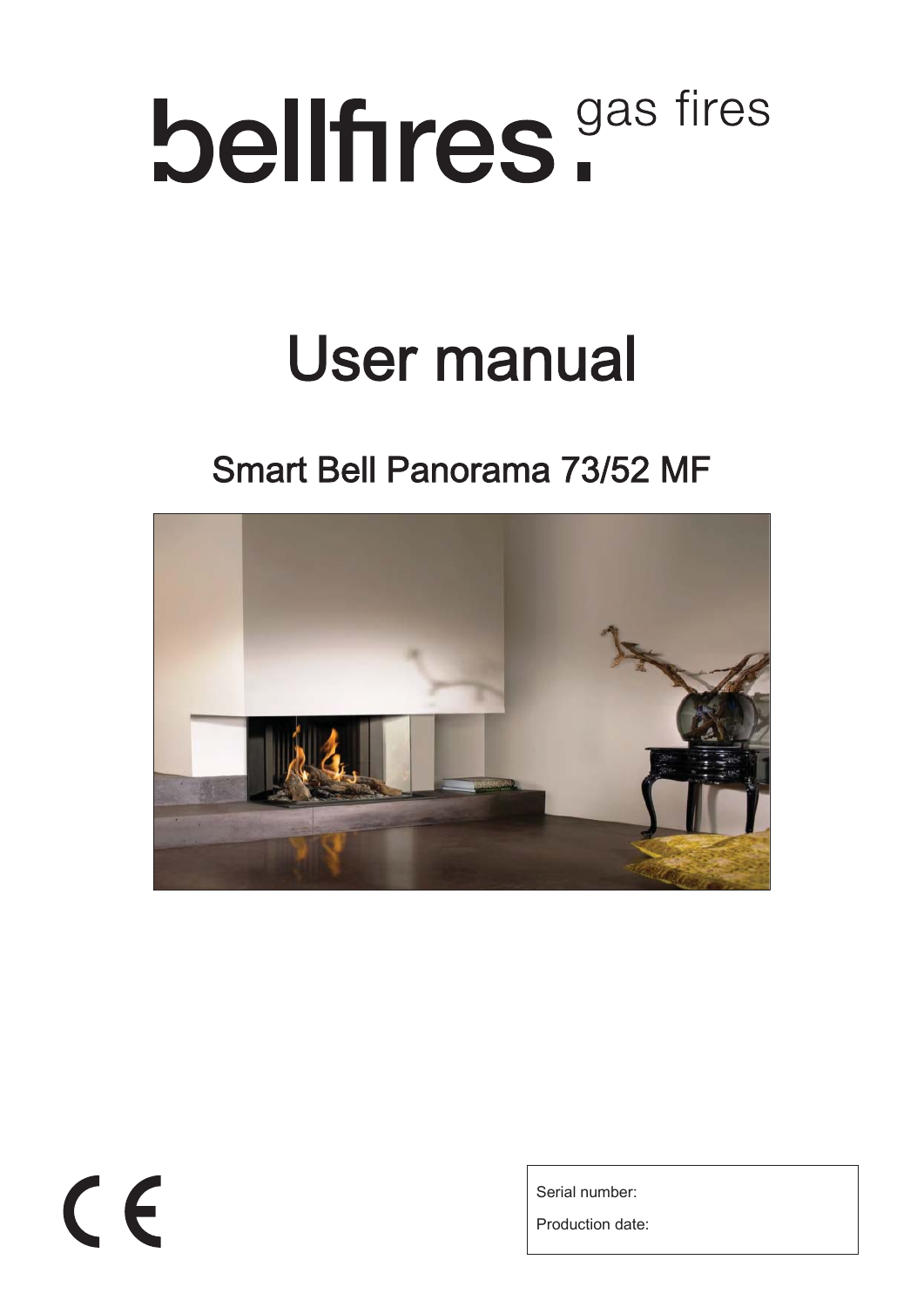#### © Barbas Bellfires BV

This document or parts thereof may not be reproduced, stored in a retrieval system, or transmitted, in any form or by any means, electronic, mechanical, photocopying, recording, nor otherwise, without the prior written permission of Barbas Bellfires BV. This document could contain technical inaccuracies or typographical errors. Barbas Bellfires BV reserves the right to revise this document

from time to time in the contents thereof.

#### Contact information

Barbas Bellfires BV

Hallenstraat 17, 5531 AB Bladel, The Netherlands

Phone: +31 49 733 9200

E-mail: info@bellfires.com

Introduction

## bellfires.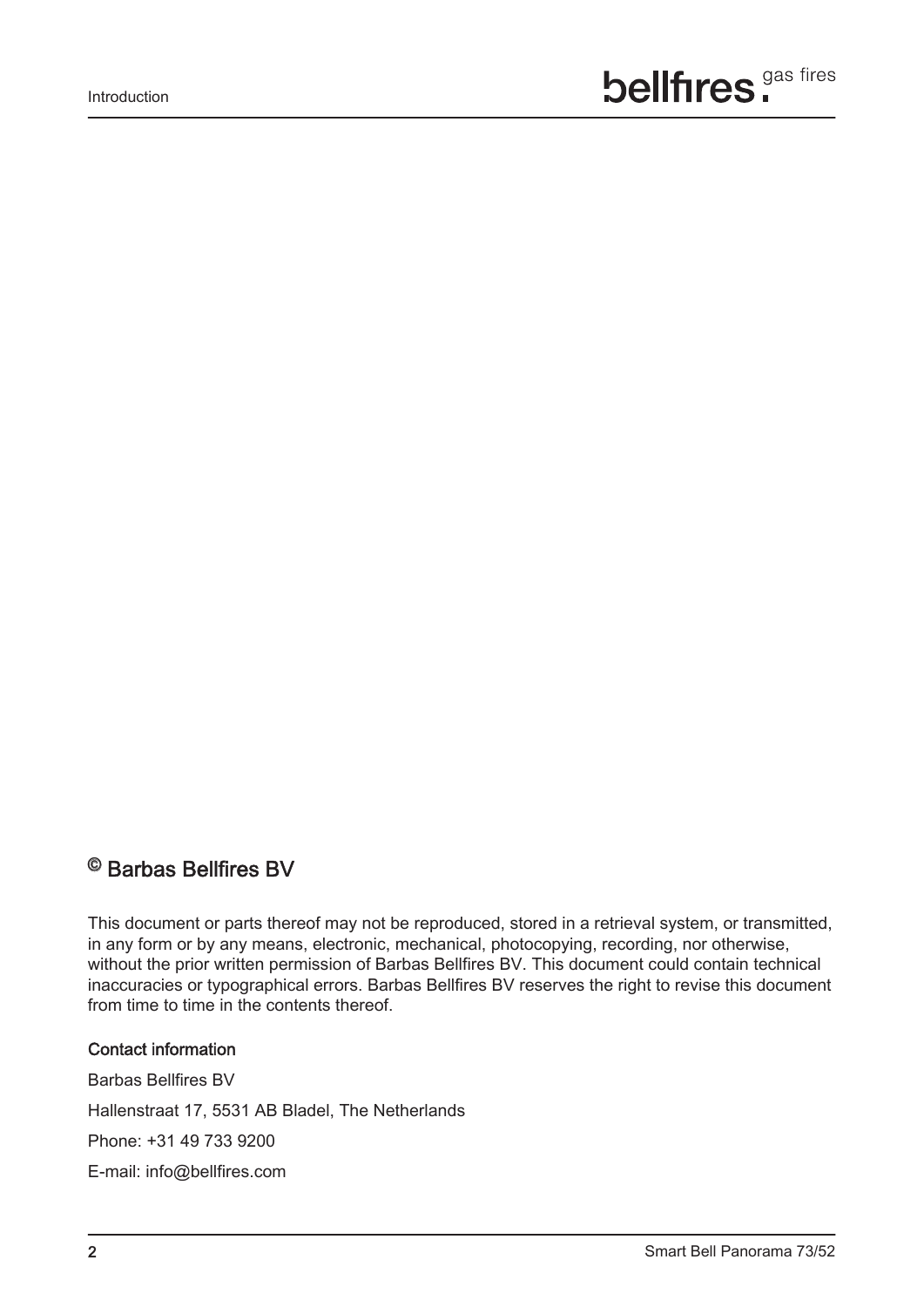Contents

## bellfires.

## **Contents**

| $\overline{2}$ |                |  |
|----------------|----------------|--|
|                | 2 <sub>1</sub> |  |
|                | 2.2            |  |
|                | 2.3            |  |
|                |                |  |
|                |                |  |
|                | 2.4            |  |
|                |                |  |
|                |                |  |
|                |                |  |
|                |                |  |
|                | 2.5            |  |
|                |                |  |
|                |                |  |

| 4 |     |  |  |
|---|-----|--|--|
|   | 4.1 |  |  |
|   |     |  |  |
|   |     |  |  |
|   |     |  |  |
|   |     |  |  |
|   | 4.2 |  |  |
|   |     |  |  |
|   |     |  |  |
|   |     |  |  |
|   | 4.3 |  |  |
|   |     |  |  |
|   | 4.4 |  |  |
|   |     |  |  |
|   |     |  |  |
|   |     |  |  |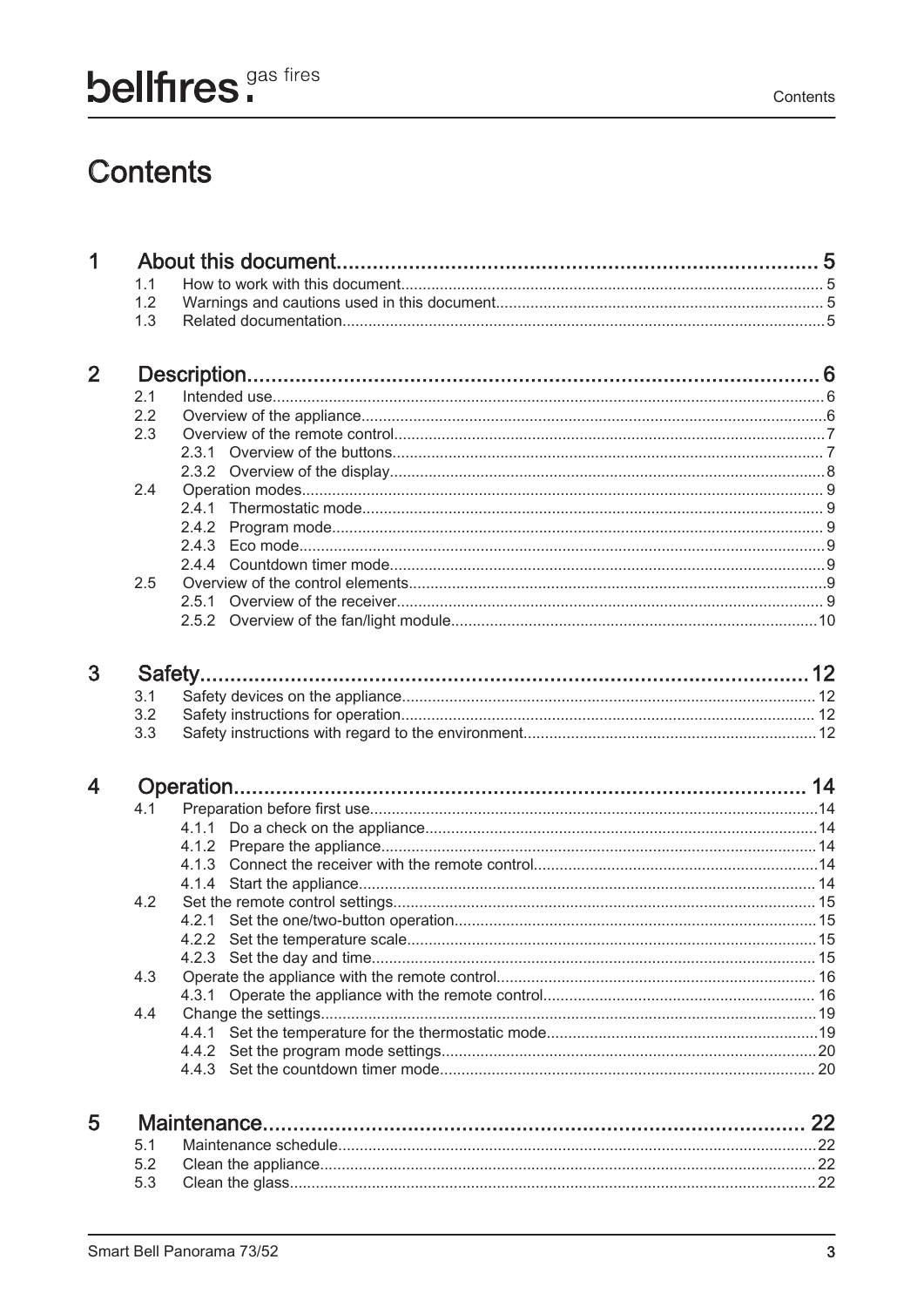| 6              |     | 23 |
|----------------|-----|----|
|                | 6.1 |    |
|                | 6.2 |    |
|                |     |    |
| $\overline{7}$ |     | 25 |
|                |     |    |
| 8              |     |    |
| 9              |     |    |
|                |     |    |

 $\overline{4}$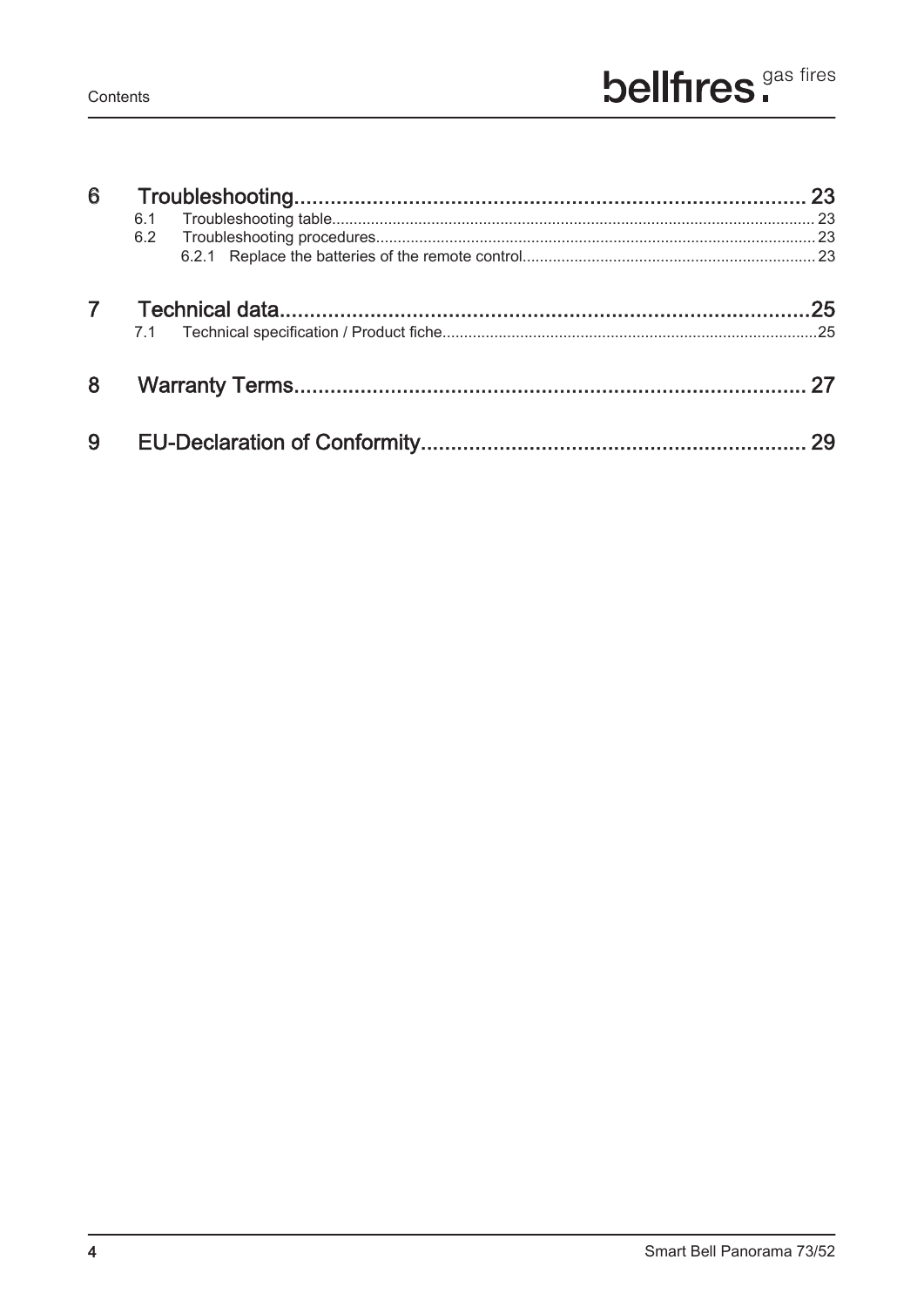### 1 About this document

This document shows the necessary information to do these tasks on the Smart Bell Panorama 73/52 MF:

- Operate the appliance
- Do basic maintenance

This document refers to the Smart Bell Panorama 73/52 MF as 'the appliance'. This document is an essential part of your appliance. Read it carefully before you do work on the appliance. Keep it in a safe place.

The original instructions of the document are in English. All other language versions of the document are translations of the original instructions. It is not always possible to provide a detailed illustration of every single item of the equipment. The illustrations in this document show a typical setup. The illustrations are for instructional use only.

- Preparation manual
- Installation and maintenance manual
- User manual

#### 1.1 How to work with this document

- 1. Make yourself familiar with the structure and content of the document.
- 2. Read the safety chapter in detail.
- 3. Make sure that you understand all the instructions.
- 4. Do the procedures completely and in the given sequence.

#### 1.2 Warnings and cautions used in this document

#### Warning

If you do not obey these instructions, there is a risk that can cause personal injury or death.

#### **Caution**

If you do not obey these instructions, there is a risk of damage to the equipment or to property.

#### **Note**

A note shows more information.

| Symbol | <b>Description</b>                 |
|--------|------------------------------------|
|        | Visual sign that there is a hazard |
|        | Visual sign that there is a notice |



#### 1.3 Related documentation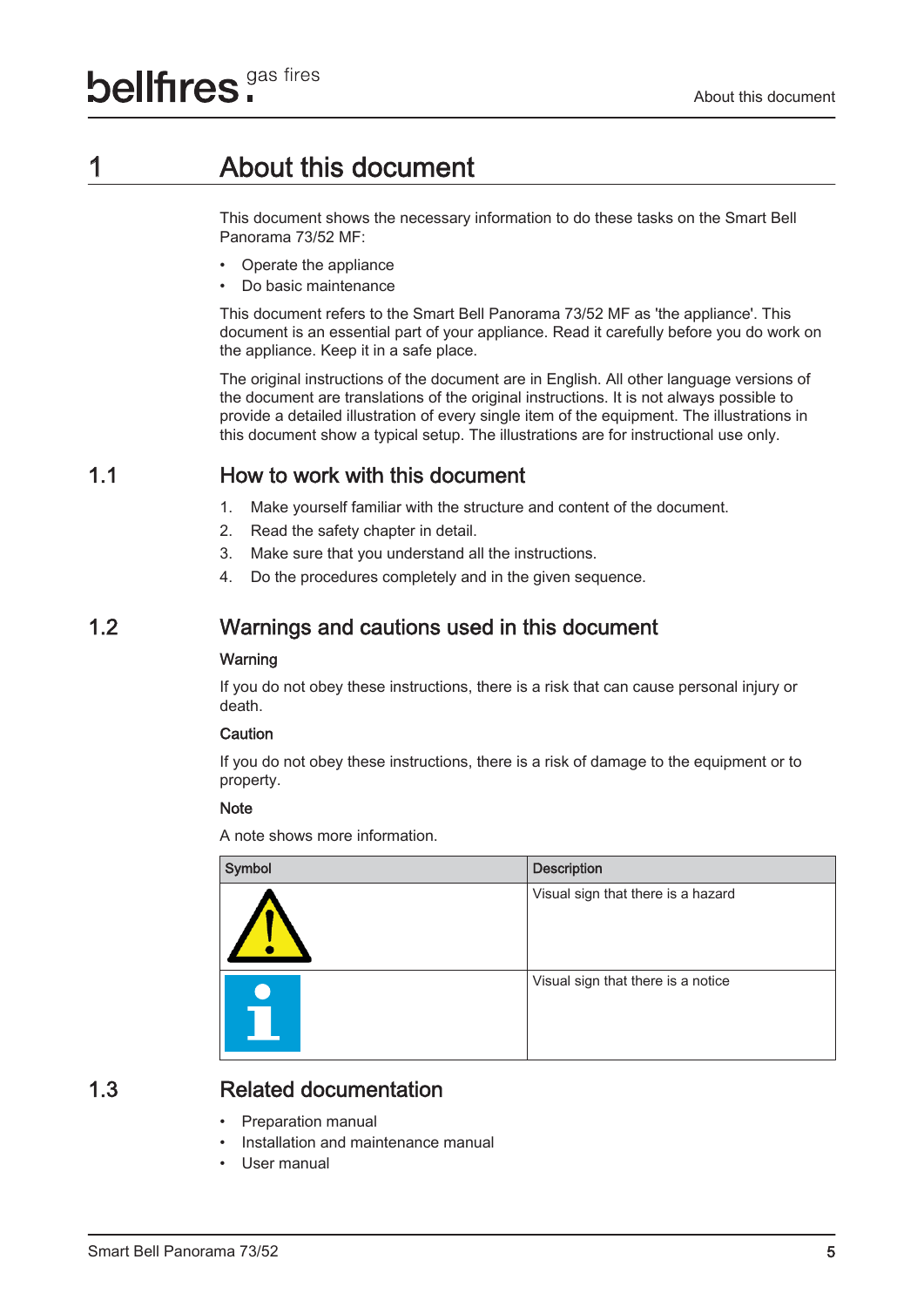### 2 Description

#### 2.1 Intended use

Only use the appliance to heat the room in which the appliance is installed. Do not use the appliance for a different purpose.

#### 2.2 Overview of the appliance



|   | <b>Item</b>                                                   | <b>Description</b>                                                                                                  |
|---|---------------------------------------------------------------|---------------------------------------------------------------------------------------------------------------------|
| A | Glass                                                         | The heat resistant glass keeps the flue gas-<br>ses inside the appliance and closes the com-<br>bustion chamber off |
| B | Burner bed                                                    | Top side of the gas burner and grate                                                                                |
| C | Pilot light burner                                            | Provides a pilot light                                                                                              |
| D | Frame                                                         | A decorative edge around the glass                                                                                  |
| E | Concentric flue connection                                    | The connection to the concentric flue system<br>that provides combustion air and extracts the<br>flue gases         |
| F | Inlet opening convection air                                  | An inlet opening in the front of the appliance<br>which is connected to the convection casing                       |
| G | Outlet opening convection air                                 | An outlet opening in the front of the appliance<br>which is connected to the convection casing                      |
| Н | Overpressure door (= glass front) and over-<br>pressure hatch | Protects the appliance against an overpres-<br>sure                                                                 |
|   | Control unit                                                  | Contains the gas regulator block, receiver and<br>the light module                                                  |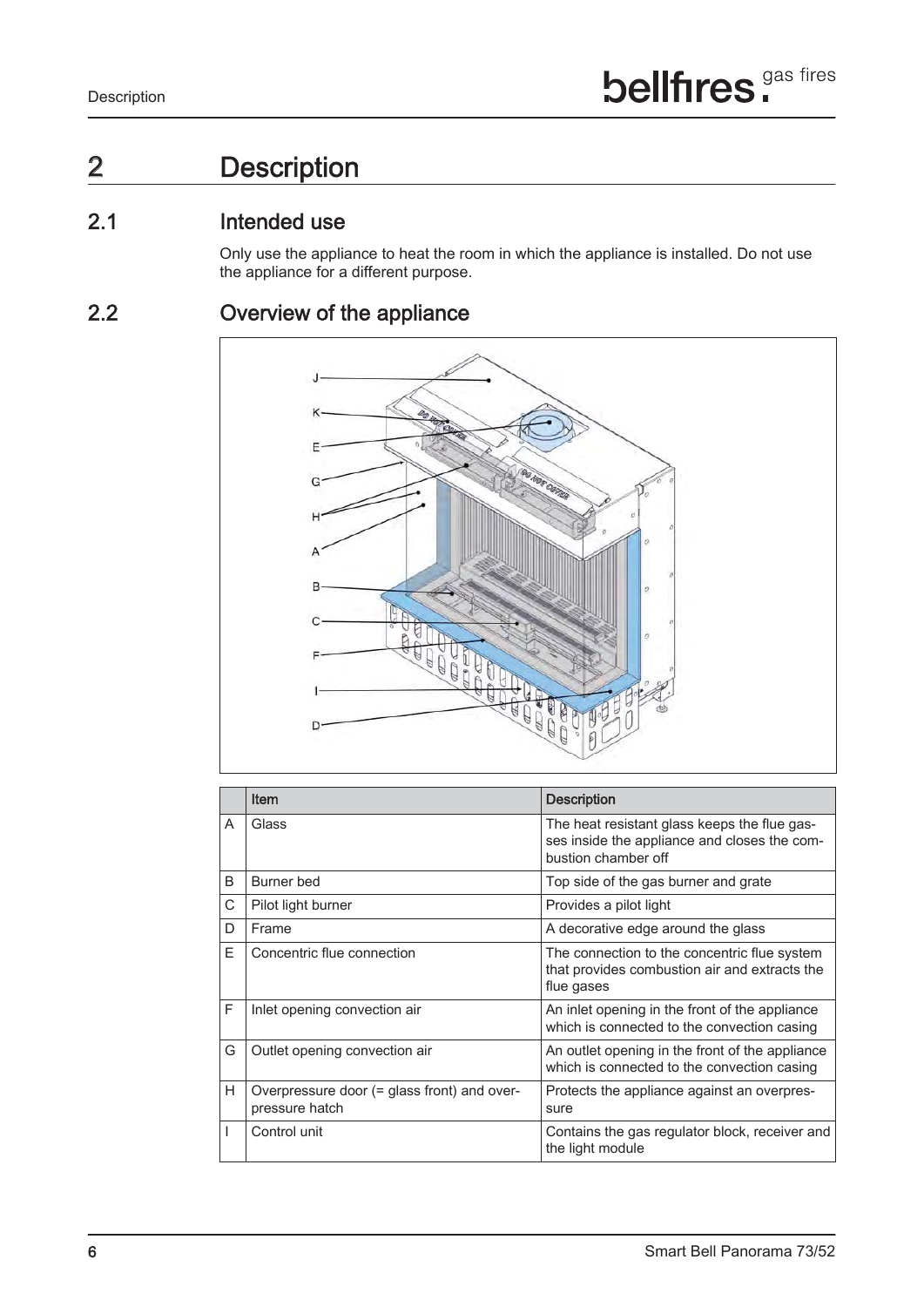| Item                  | <b>Description</b>                                                                                                                                             |
|-----------------------|----------------------------------------------------------------------------------------------------------------------------------------------------------------|
| Convection casing     | Collects the heated convection air. The con-<br>vection air has a natural upward flow and is<br>extracted by the upper front side openings of<br>the appliance |
| DO NOT COVER openings | Protects the appliance against an overpres-<br>sure                                                                                                            |

You can operate the appliance with the remote control. The remote control communicates with the receiver.

#### 2.3 Overview of the remote control



Note: The remote control is not interchangeable with a remote control from a different model.

#### 2.3.1 Overview of the buttons



| A                        | <b>Display</b>    | The display of the remote control. |
|--------------------------|-------------------|------------------------------------|
| B                        | On/off            | To start and stop the appliance.   |
| $\mathsf C$              | Countdown timer   | To set to countdown timer mode.    |
| D                        | Thermostatic mode | To set to thermostatic mode.       |
| Е                        | Up                | To set different options.          |
| F                        | Program mode      | To set to program mode.            |
| G                        | <b>Burner</b>     | To set the burner mode.            |
| H                        | Eco mode          | To set to eco mode.                |
| $\overline{\phantom{a}}$ | Down              | To set different options.          |

**Item Description**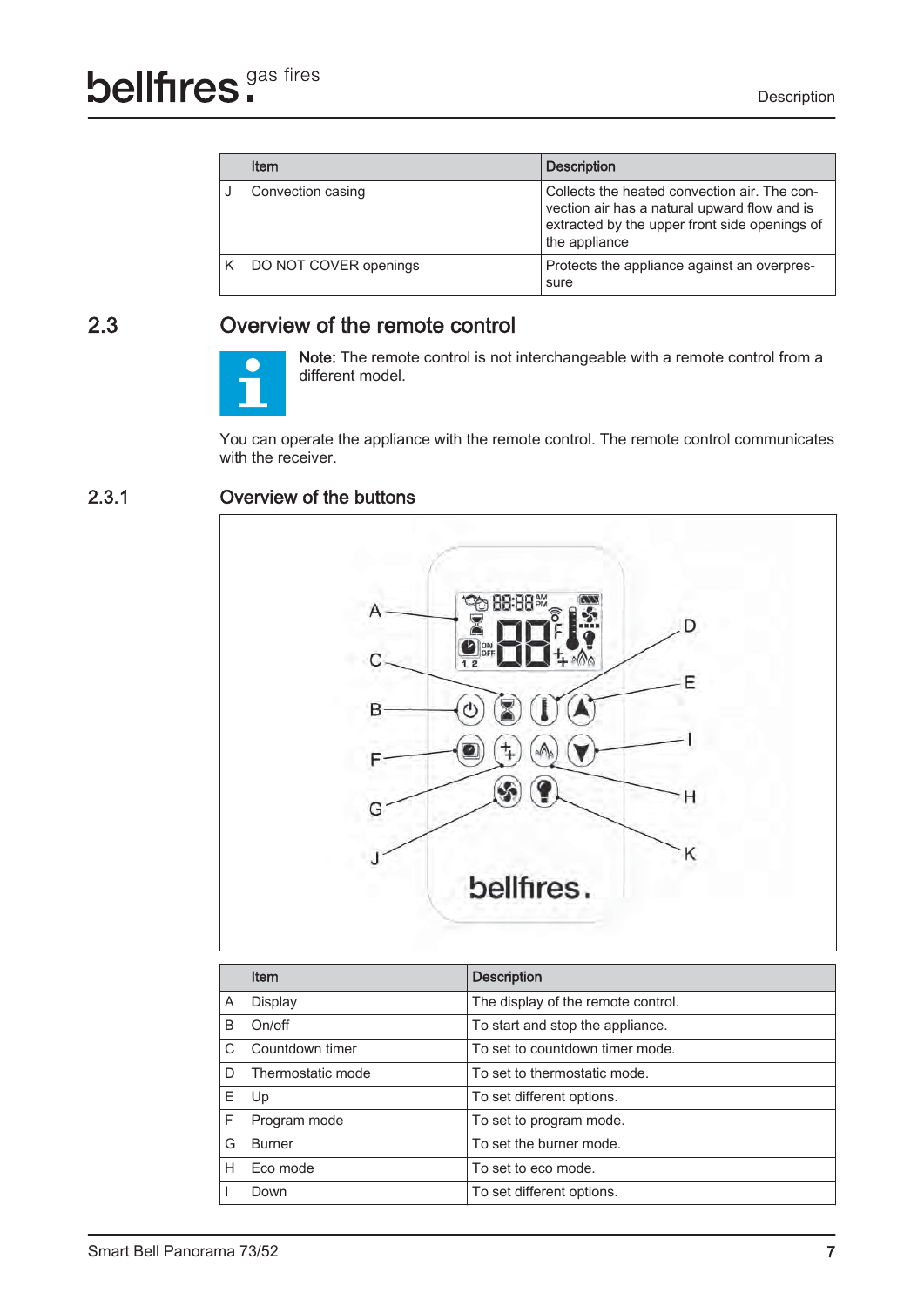| Item                 | Description          |
|----------------------|----------------------|
| Fan (Not applicable) | To set to fan mode   |
| Light                | To set to light mode |

#### 2.3.2 Overview of the display



|    | <b>Item</b>                            | <b>Description</b>                                                       |
|----|----------------------------------------|--------------------------------------------------------------------------|
| A  | Child proof                            | To show that the remote control is locked, so children cannot use<br>it. |
| B  | Countdown timer                        | To show that the countdown timer is set.                                 |
| С  | Program mode                           | To show that the program mode is set.                                    |
| D  | Program number                         | To show that program 1 or 2 is active                                    |
| Е  | Temperature                            | To show the set temperature.                                             |
| F  | <b>AUX</b> function                    | To show that both burners are on.                                        |
| G  | Eco mode                               | To show that the eco mode is set.                                        |
| H. | Thermostatic mode                      | To show that the thermostatic mode is on.                                |
| I. | Temperature scale                      | To show the temperature in $^{\circ}$ C or $^{\circ}$ F.                 |
| J  | <b>Battery status</b>                  | To show the status of the battery.                                       |
| K  | Signal indicator                       | To show if the signal is sent to the receiver.                           |
| L  | <b>Time</b>                            | To show the current time.                                                |
| M  | Fan symbol (Not applica-<br>ble)       | To show that the fan is on                                               |
| N  | Fan speed symbol (Not ap-<br>plicable) | To show the fan speed level: one to four bars                            |
| O  | Light symbol                           | To show that the light is on                                             |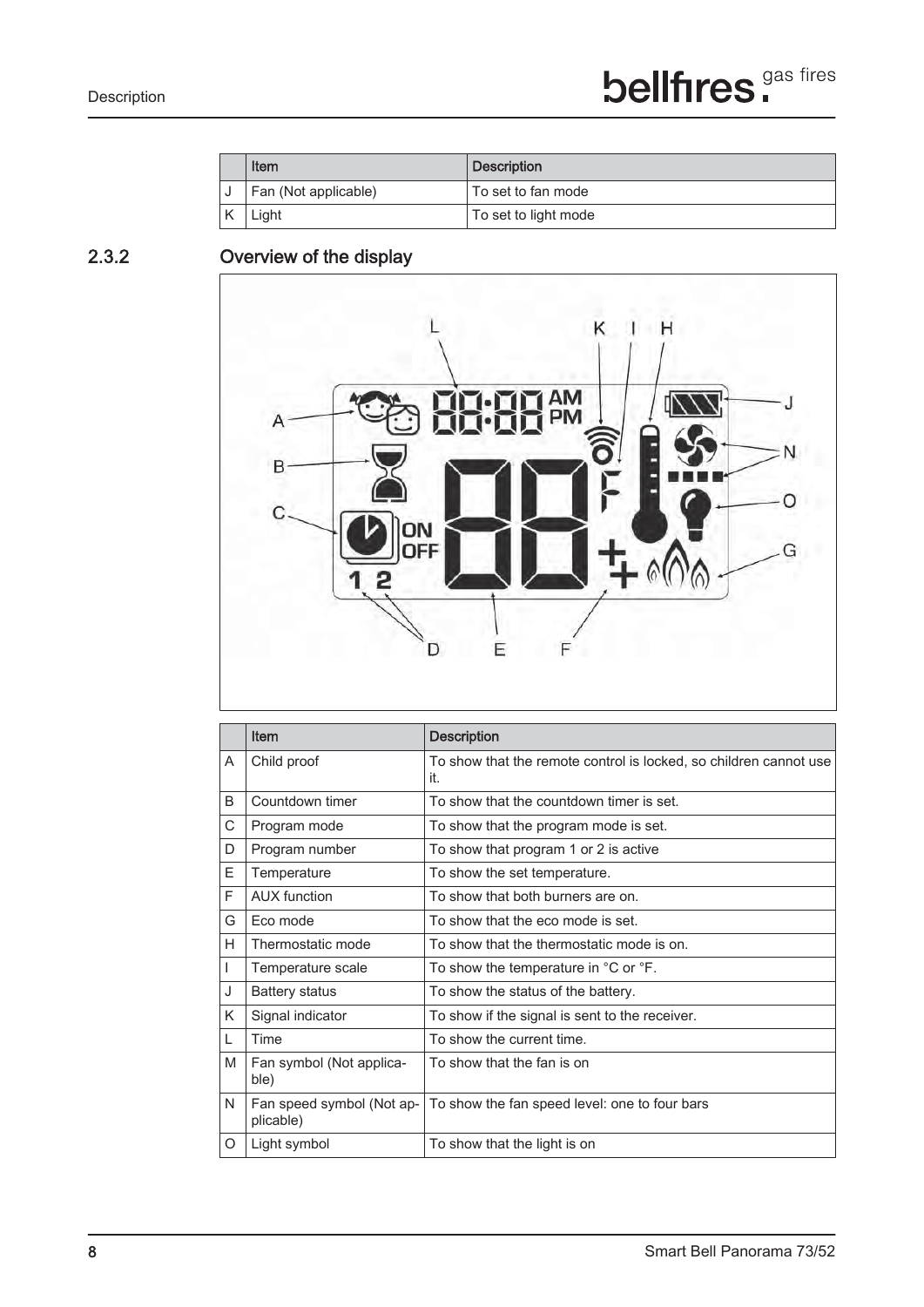#### 2.4 Operation modes

#### 2.4.1 Thermostatic mode

In this mode the appliance measures the room temperature and compares this to the set temperature. The appliance automatically adjusts the flame height to make sure that the room temperature agrees with the set temperature.

#### 2.4.2 Program mode

In this mode you can set two different programs. You can use these programs to start and stop the appliance at a set temperature on specific times and days.

#### 2.4.3 Eco mode

In this mode the flame height changes between minimum and maximum height for the duration of a cycle:

In this mode you can set a period of time after which the appliance stops. The countdown timer mode only operates when the appliance is set to the manual, thermostatic or eco mode.

- If the room temperature is lower than the set temperature, the flame height will stay high for a longer period of time.
- If the room temperature is higher than the set temperature, the flame height will stay low for a longer period of time.

A cycle in the eco mode continues for approximately 20 minutes.

#### 2.4.4 Countdown timer mode

#### 2.5 Overview of the control elements

#### 2.5.1 Overview of the receiver

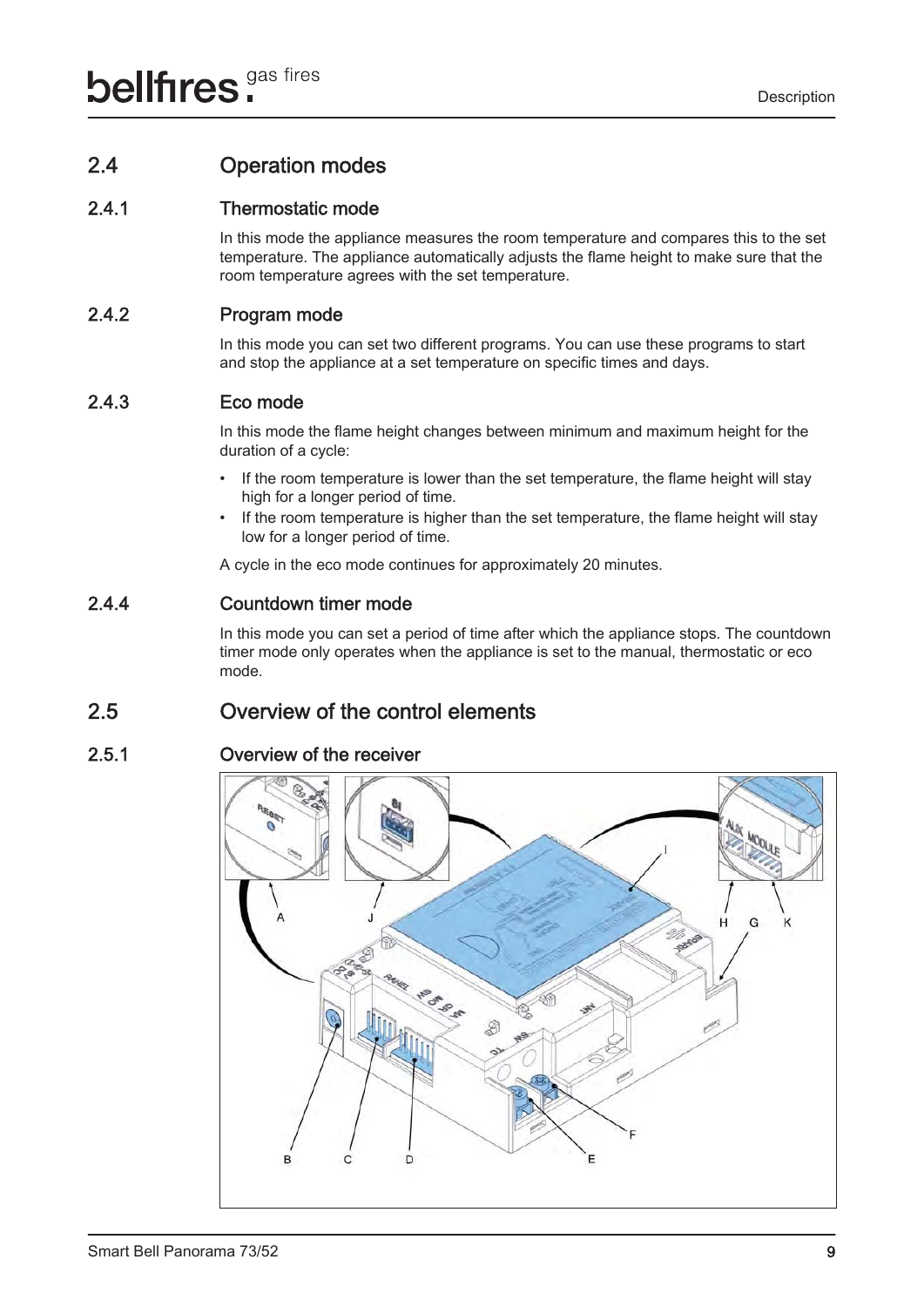|             | <b>Item</b>                                               | <b>Description</b>                                                                                                                          |
|-------------|-----------------------------------------------------------|---------------------------------------------------------------------------------------------------------------------------------------------|
| A           | <b>Reset button</b>                                       | Reset of the receiver                                                                                                                       |
| B           | Connection for an adapter                                 | Optionally, a 6 VDC adapter can supply the<br>receiver and an optional wifi-box with power                                                  |
| $\mathsf C$ | connection for external operating                         | Optionally, a wall switch or domotica system<br>can be connected                                                                            |
| D           | 8 wire cable connection                                   | Sends signals to the gas regulator block                                                                                                    |
| E.          | Thermocouple voltage / current IN (red con-<br>nection)   | Connection to the thermoelectric pilot light<br>shut-off wire IN                                                                            |
| F           | Thermocouple voltage / current OUT (yellow<br>connection) | Connection to the thermoelectric pilot light<br>shut-off wire OUT                                                                           |
| G           | Piezo cable connection                                    | Connection for the piezo cable which is con-<br>nected to the ignition electrode of the pilot<br>light                                      |
| H           | Connection to the gas valve rear burner<br>(AUX)          | Sends a signal if the rear burner must burn                                                                                                 |
|             | Battery compartment cover                                 | Batteries are not applicable in the receiver for<br>this appliance. (Power is supplied by the fan/<br>light module.)                        |
| J           | Connection for a wifi-box (SI)                            | Optionally, a wifi-box can be connected to the<br>receiver to control the appliance with a smart-<br>phone or tablet with the Bellfires app |
| K           | Connection for the fan/light module (MOD-<br>ULE)         | To control the light function                                                                                                               |

#### 2.5.2 Overview of the fan/light module





| Item                              | <b>Description</b>                |
|-----------------------------------|-----------------------------------|
| Connection for the ambient lights | Powers the ambient light bulbs    |
| Connection for a convection fan   | Not applicable for this appliance |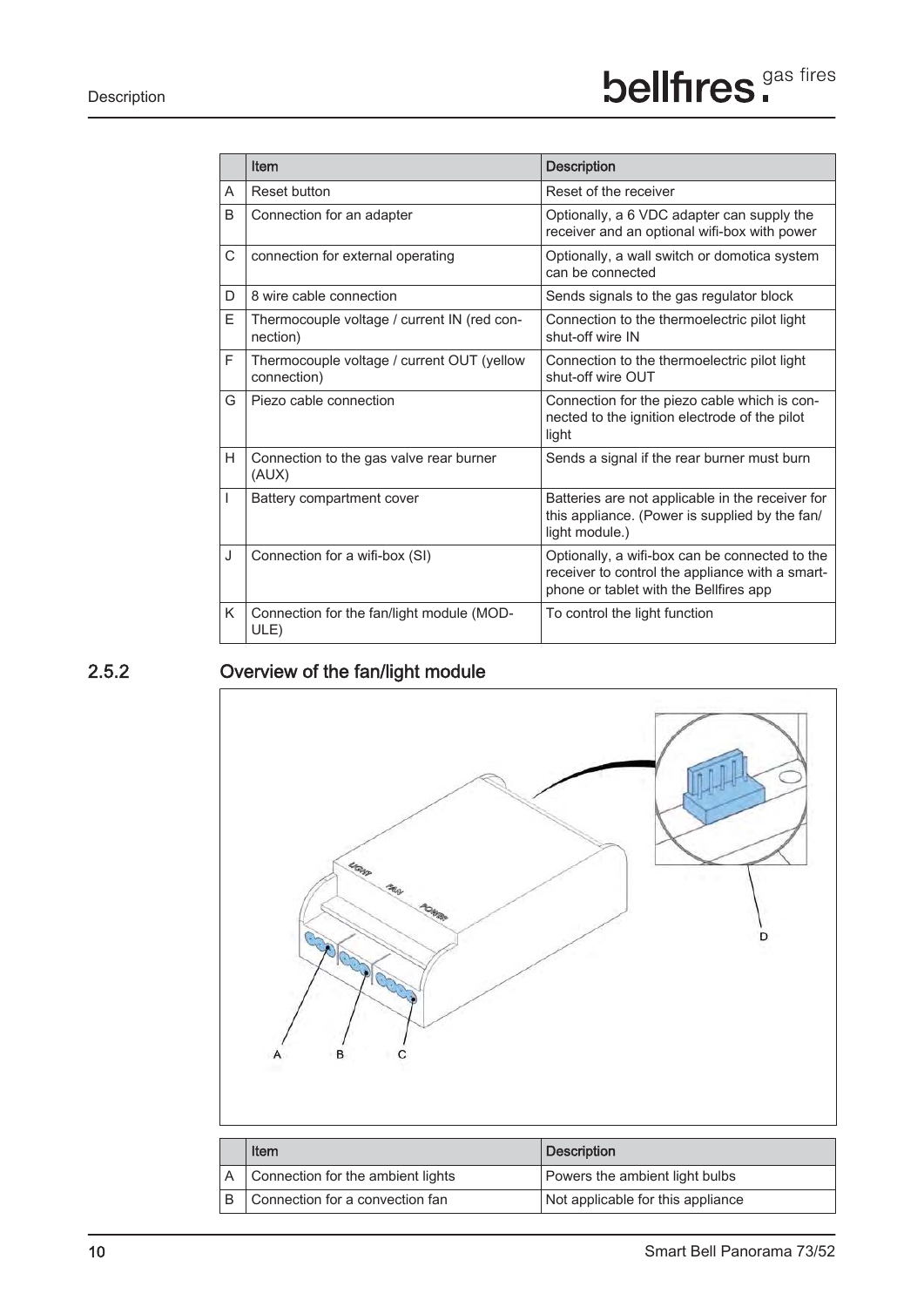| <b>Item</b>                     | <b>Description</b>                                                                                                    |
|---------------------------------|-----------------------------------------------------------------------------------------------------------------------|
| connection for the power supply | Connection for the 230 VAC power cable with<br>an earthed plug. Connection is also used for<br>earthing the appliance |
| Connection for the receiver     | To control the light function                                                                                         |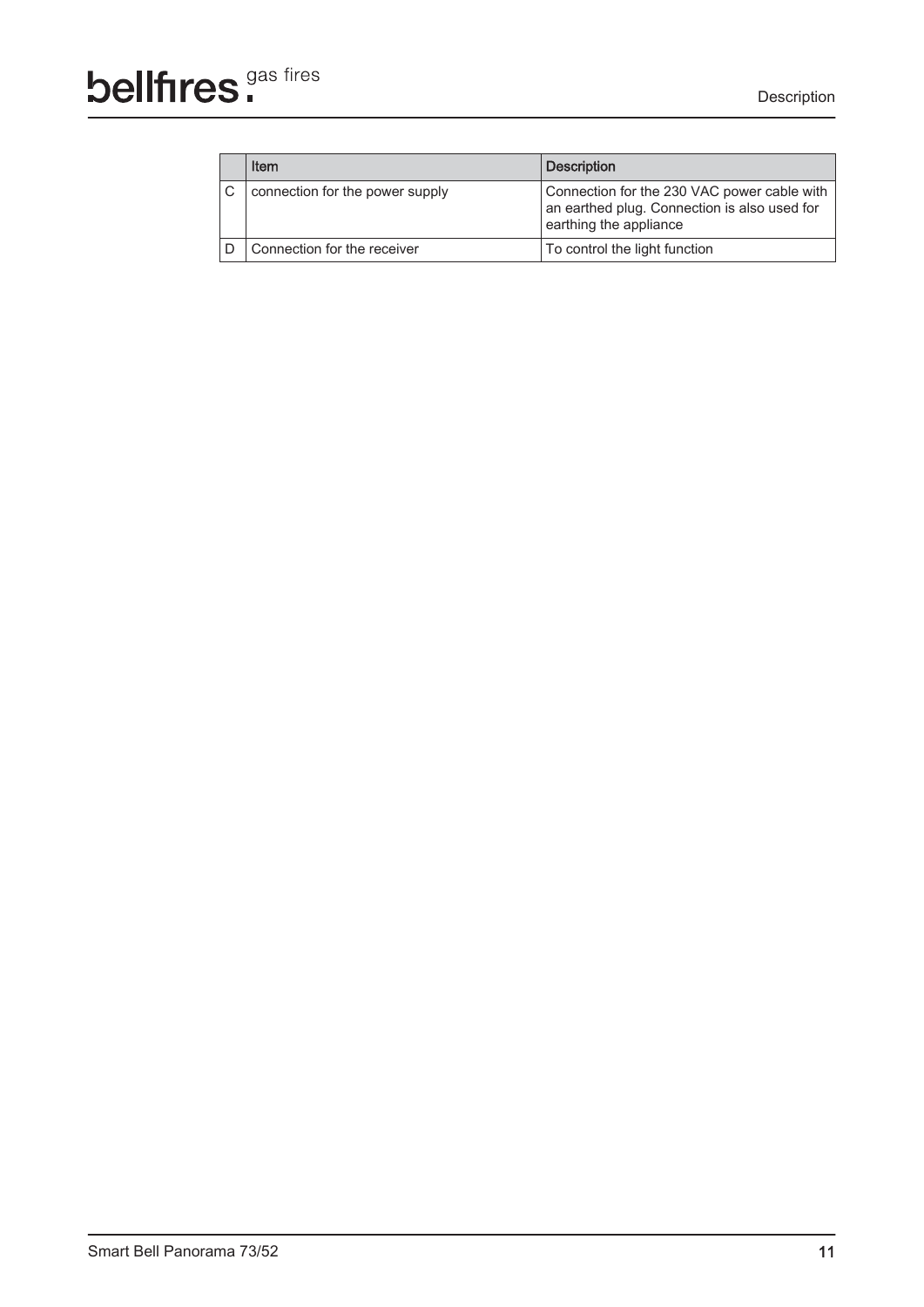## 3 Safety

#### 3.1 Safety devices on the appliance

| <b>Name</b>                                                 | <b>Description</b>                                                                                                                                                                                                                                                  |
|-------------------------------------------------------------|---------------------------------------------------------------------------------------------------------------------------------------------------------------------------------------------------------------------------------------------------------------------|
| Thermo-electric pilot light shut off                        | Prevents unforseen discharge of gas from the main<br>burner.                                                                                                                                                                                                        |
| Overpressure door (= glass front) and<br>overpressure hatch | If an overpressure occurs in the appliance, the glass<br>front door and the hatch opens for a short duration.<br>When the door and hatch opens, a loud noise can oc-<br>cur. If an overpressure occurs, the installer must do a<br>thorough check on the appliance. |

#### 3.2 Safety instructions for operation



#### Warning:

- Do not put flammable items within 100 cm of the appliance.
- Do not use the appliance when the glass is removed.
- Do not use flammable fuels on the ceramic logs.
- Make sure that children are supervised when they can reach the appliance.
- Use a fire screen for heat protection.
- Make sure that there is sufficient ventilation in the room in which the appliance is installed.
- Do not use the appliance is case of visual glass damage.
- Make sure that the appliance is installed correctly. Refer to the Installation and Maintenance manual. You can find the manuals on *http://* bellfires.com .
- Make sure that the appliance is installed and connected as a 'room sealed system' appliance by a certified and registered gas installation engineer.

#### Caution:



- Make sure that embers, vermiculite granules, ceramic logs or pebbles do not touch the pilot light burner.
- Make sure that the pilot light burner is not blocked.
- Do not adjust the position of embers, vermiculite granules, ceramic logs or pebbles on the main burner.
- Keep the remote control in a dry and cool place away from direct sunlight.
- Clean the glass when it is dirty. If the glass is not cleaned when it is dirty the glass can become permanently dull.
- Make sure that the yearly maintenance is done.
- Do not use the appliance for 4 weeks after installation. This time is necessary for the building materials to set.



- If you do not use the appliance for an extended period of time, close the gas supply.
- We recommend to set the appliance to stand-by mode (only the pilot light burns) during winter to prevent condensation in the appliance.

#### 3.3 Safety instructions with regard to the environment

• Dispose of the packing materials in an environmentally friendly way.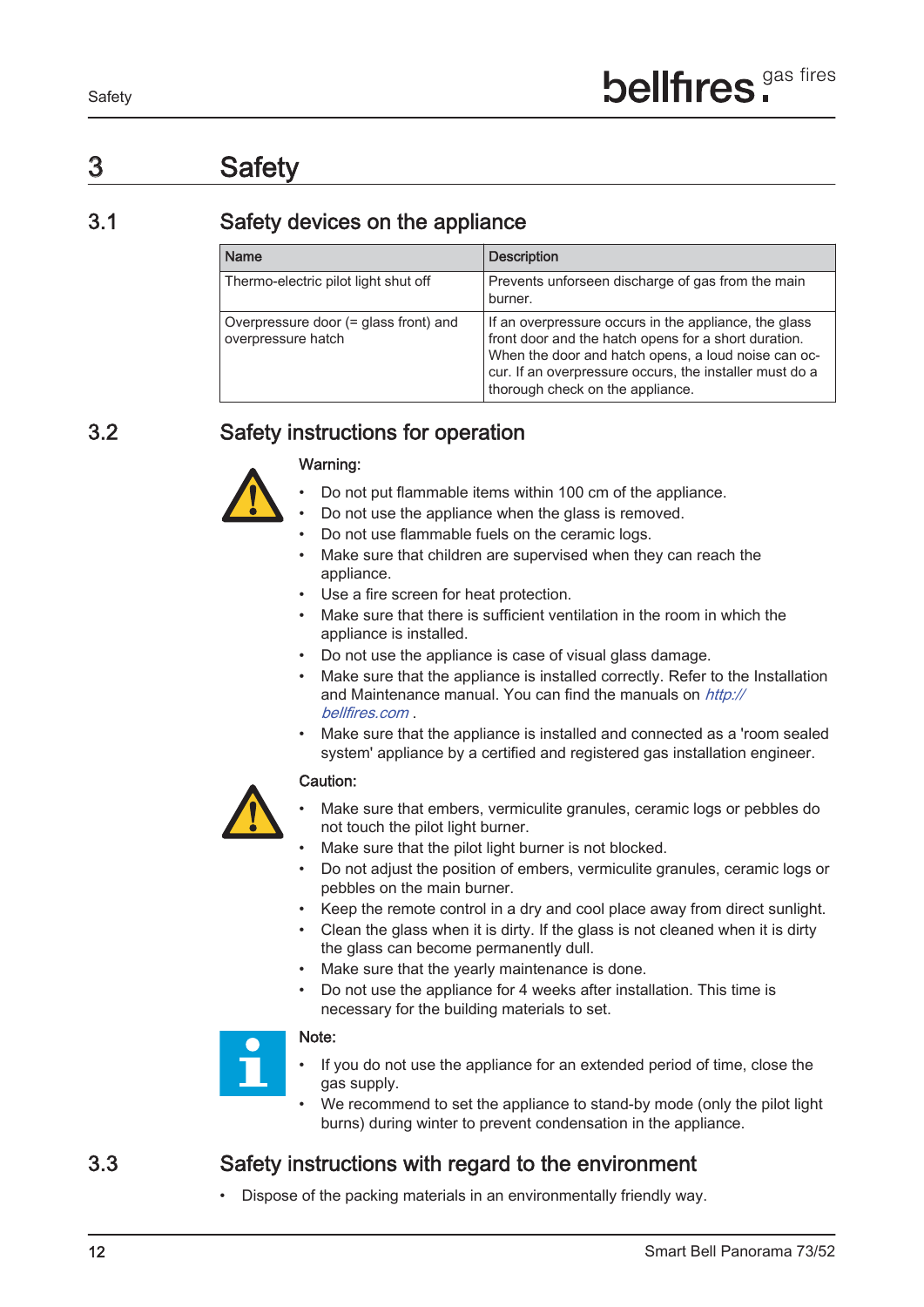- Dispose of batteries as chemical waste.
- Dispose of ceramic heat-resistant glass as household waste. Do not dispose of ceramic heat-resistant glass in a glass recycling container.
- Dispose of an obsolete appliance according to instructions of the authorities or the fitter.
- Obey the local regulations.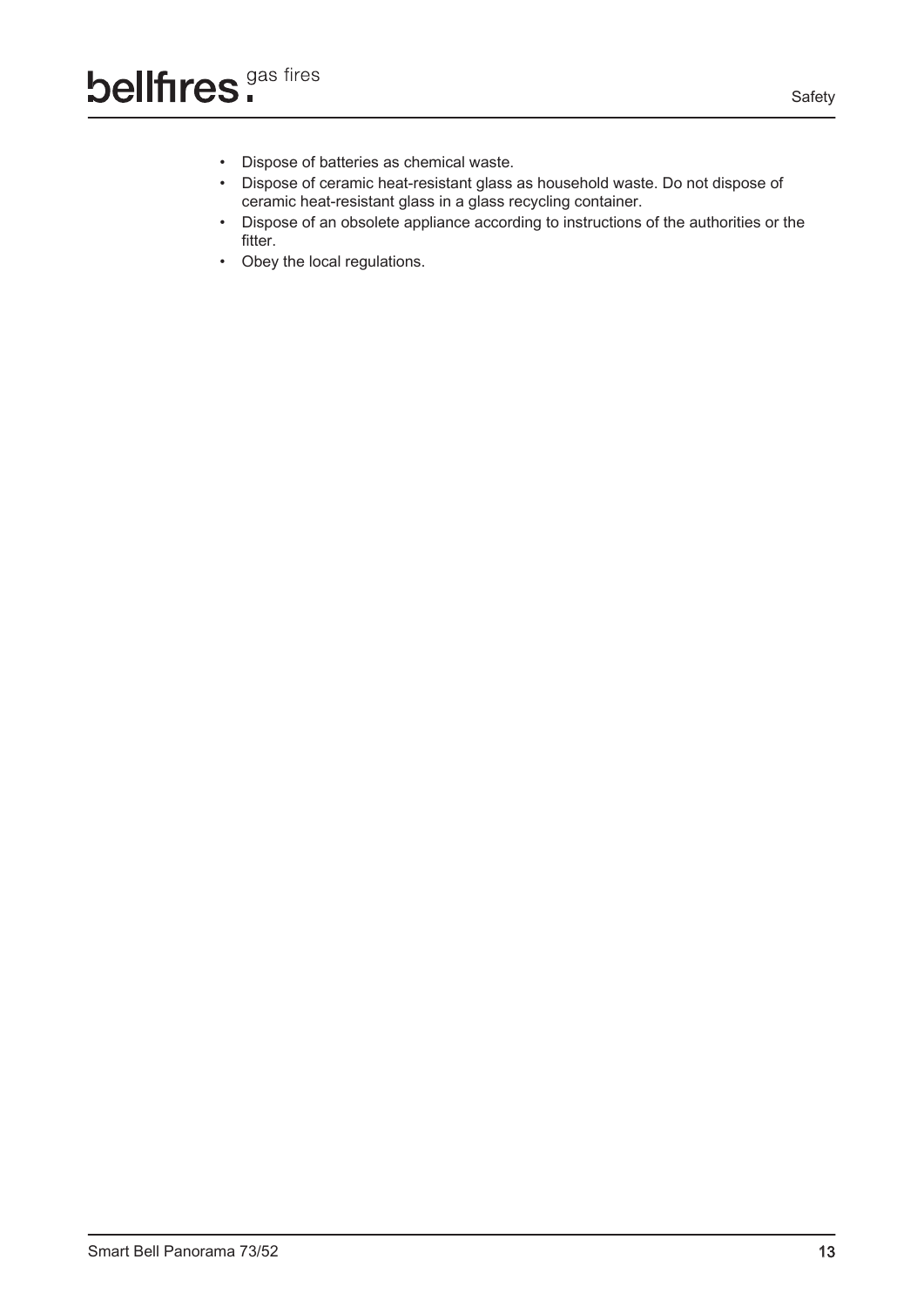## 4 Operation

#### 4.1 Preparation before first use

#### 4.1.1 Do a check on the appliance

- 1. Make sure that the appliance is not damaged.
- 2. Make sure that the glass is not damaged.
- 3. Make sure that the pilot light operates correctly.

#### 4.1.2 Prepare the appliance



#### Warning:

- Do not use the appliance for 4 weeks after installation. This time is necessary for the building materials to set.
- Make sure that there is sufficient ventilation in the room in which the appliance is installed.



Note: The appliance has a heat-resistant coating. When you use the appliance for the first time, the coating can cause an unpleasant, but harmless smell.

- 1. Start the appliance, refer to section 4.3.
- 2. Set the flame height to maximum, refer to  $4.3$ .
- 3. Keep the flame height to maximum for 10 minutes to make sure the chimney becomes warm.
- 4. Use the appliance with maximum flame height for several hours to remove the smell of the coating.
- 5. When the appliance is cool, clean the appliance. Refer to 5.2.

- $\overline{\mathcal{C}}$ 
	- You only have to connect the receiver once. Even when you change the batteries, the remote control stores the settings.
- 1. On the receiver, push and hold the reset button until you hear two beeps.
- 2. Within 20 seconds of the second beep, push and hold the down button on the remote control until you hear two short beeps. If you hear one long beep the receiver is not set, try again.

#### 4.1.3 Connect the receiver with the remote control

#### Note:

The receiver is connected.

#### 4.1.4 Start the appliance



#### Warning:

- Keep a minimum distance of 100 cm of the appliance when you start the pilot light.
- When the pilot light goes out, always wait 5 minutes before you start it again.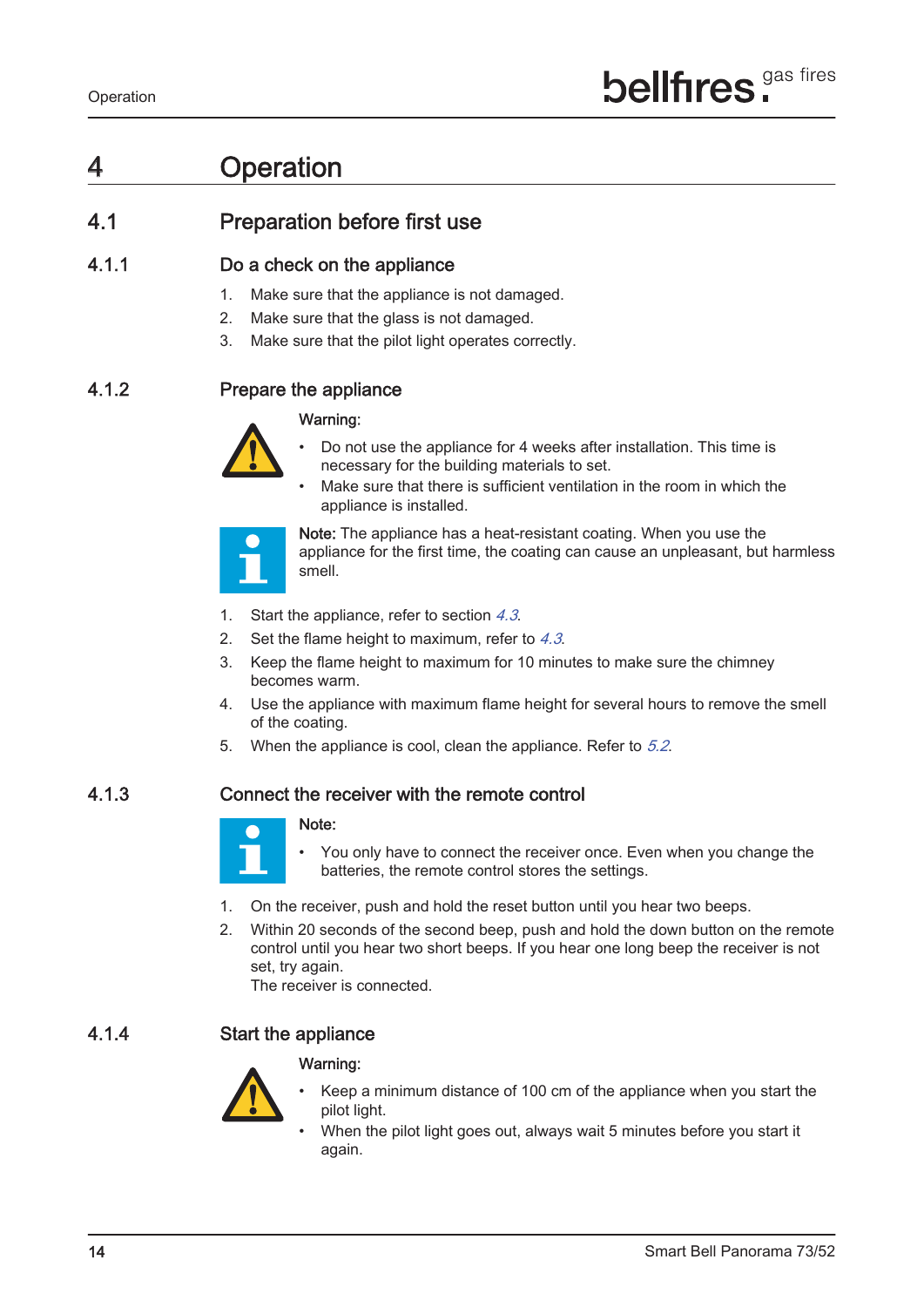

#### Note:

- The main burner burns at maximal height after start-up.
- If the pilot light goes out and you start the appliance too early, the remote control will start but the fire will not burn. Restart the remote control.
- Start the appliance with the on/off button(s). Refer to 4.3.

#### 4.2 Set the remote control settings

#### 4.2.1 Set the one/two-button operation

- When the display shows '1', the one-button operation mode is selected.
- When the display shows '2', the two-button operation mode is selected. This mode will prevent accidental start-up of the appliance.
- 1. Remove the batteries from the remote control.
- 2. Put the batteries in the remote control. The screen starts to blink.
- 3. Push and hold the on/off button for approximately 10 seconds. The current setting of the remote starts to blink
- 4. When the number changes and stops to blink, release the button.
	- The '1' changes into '2' when the remote control is set to the two-button operation.
	- The '2' changes into '1' when the remote control is set to the one-button operation.

- If you set the temperature scale to  $^{\circ}$ C, the display shows a 24-hour clock.
- If you set the temperature scale to  ${}^{\circ}$ F, the display shows a 12-hour clock.
- Push the on/off button and the countdown timer button at the same time to change the temperature scale between °C and °F.

#### 4.2.2 Set the temperature scale

#### 4.2.3 Set the day and time

1. Push the up and down buttons at the same time. The day flashes in the display.

- 2. Use the up and down buttons select the day of the week (1 for Monday, 2 for Tuesday etc.).
- 3. Push the up and down buttons at the same time. The hour flashes in the display.
- 4. Use the up and down buttons to select the hour.
- 5. Push the up and down buttons at the same time. The minutes flash in the display.
- 6. Use the up and down buttons to select the minutes.
- 7. Push the up and down buttons at the same time to store the day and time settings.





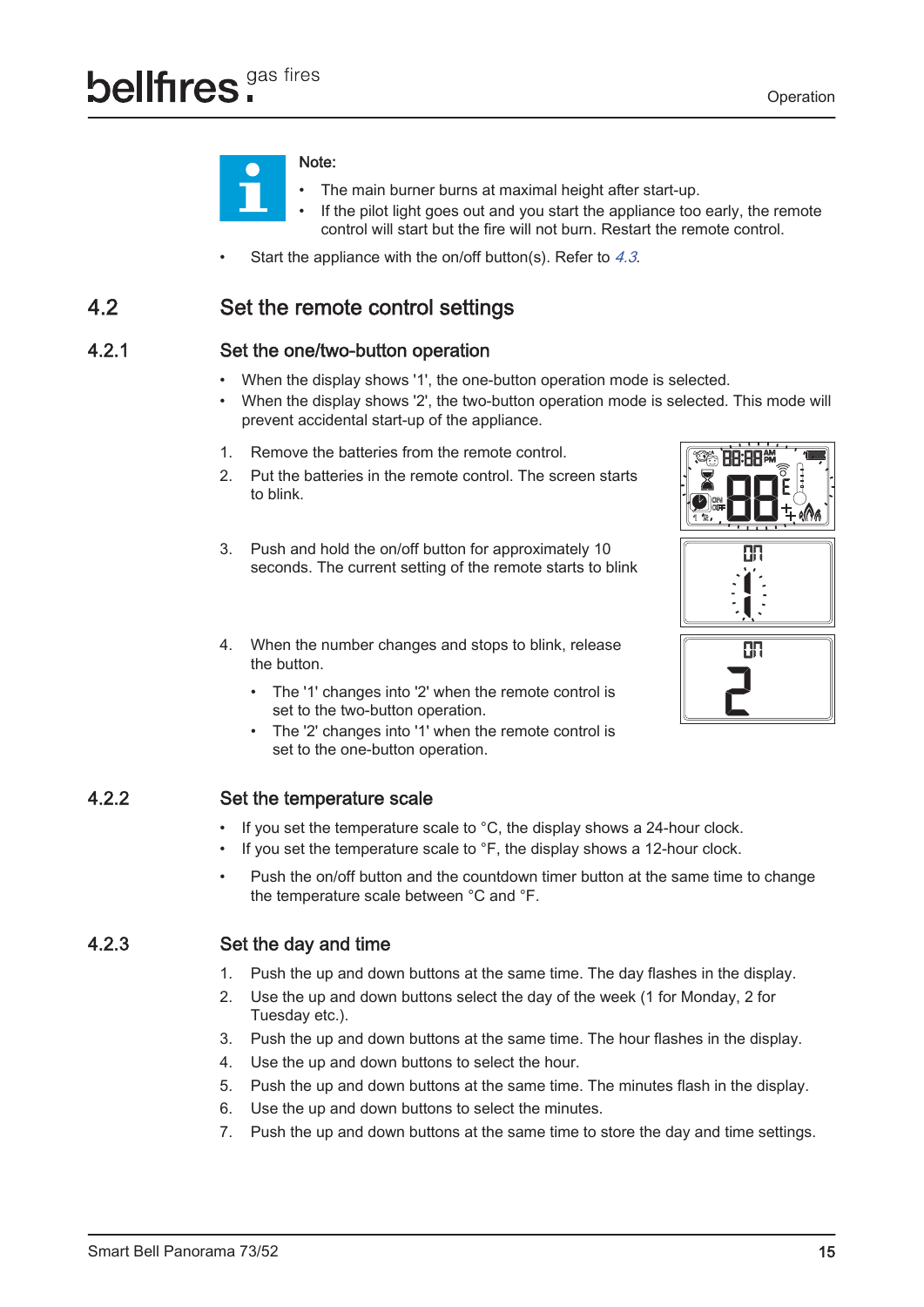#### 4.3 Operate the appliance with the remote control

#### 4.3.1 Operate the appliance with the remote control

#### Table 1: Start and stop the appliance

| <b>Action</b>                                         | <b>Preconditions</b>                                                                       | <b>Steps</b>                                  | <b>Result</b>                                                                                                        |
|-------------------------------------------------------|--------------------------------------------------------------------------------------------|-----------------------------------------------|----------------------------------------------------------------------------------------------------------------------|
| Start the appliance<br>with one-button opera-<br>tion | The remote control is<br>set to the one-button<br>operation. Refer to<br>section $4.2.1$ . | $\bigcirc$<br>Push                            | You hear a short<br>beep.                                                                                            |
| Start the appliance<br>with two-button opera-<br>tion | The remote control is<br>set to the two-button<br>operation. Refer to<br>section $4.2.1$ . | $\bigcirc$<br>Push<br>and<br>at the same time | You can use the re-<br>mote control when<br>the main screen<br>shows<br>H:TH<br>H:TH<br>$\widehat{\widehat{\Gamma}}$ |
|                                                       |                                                                                            |                                               |                                                                                                                      |
| Start the appliance<br>from stand-by mode             | The appliance is set to<br>stand-by mode.                                                  | Push and hold                                 | 899<br>$\widehat{\widehat{\mathsf{P}}}_\mathsf{L}$                                                                   |
| Stop the appliance                                    |                                                                                            | Push                                          | HFF                                                                                                                  |

#### Table 2: Set the appliance to different modes

| <b>Action</b>                         | <b>Preconditions</b> | <b>Steps</b>                                         | <b>Result</b>     |
|---------------------------------------|----------------------|------------------------------------------------------|-------------------|
| Set the appliance to<br>stand-by mode |                      | Push and hold<br>until only the pilot light<br>burns | <b>B:NN</b><br>∕≅ |



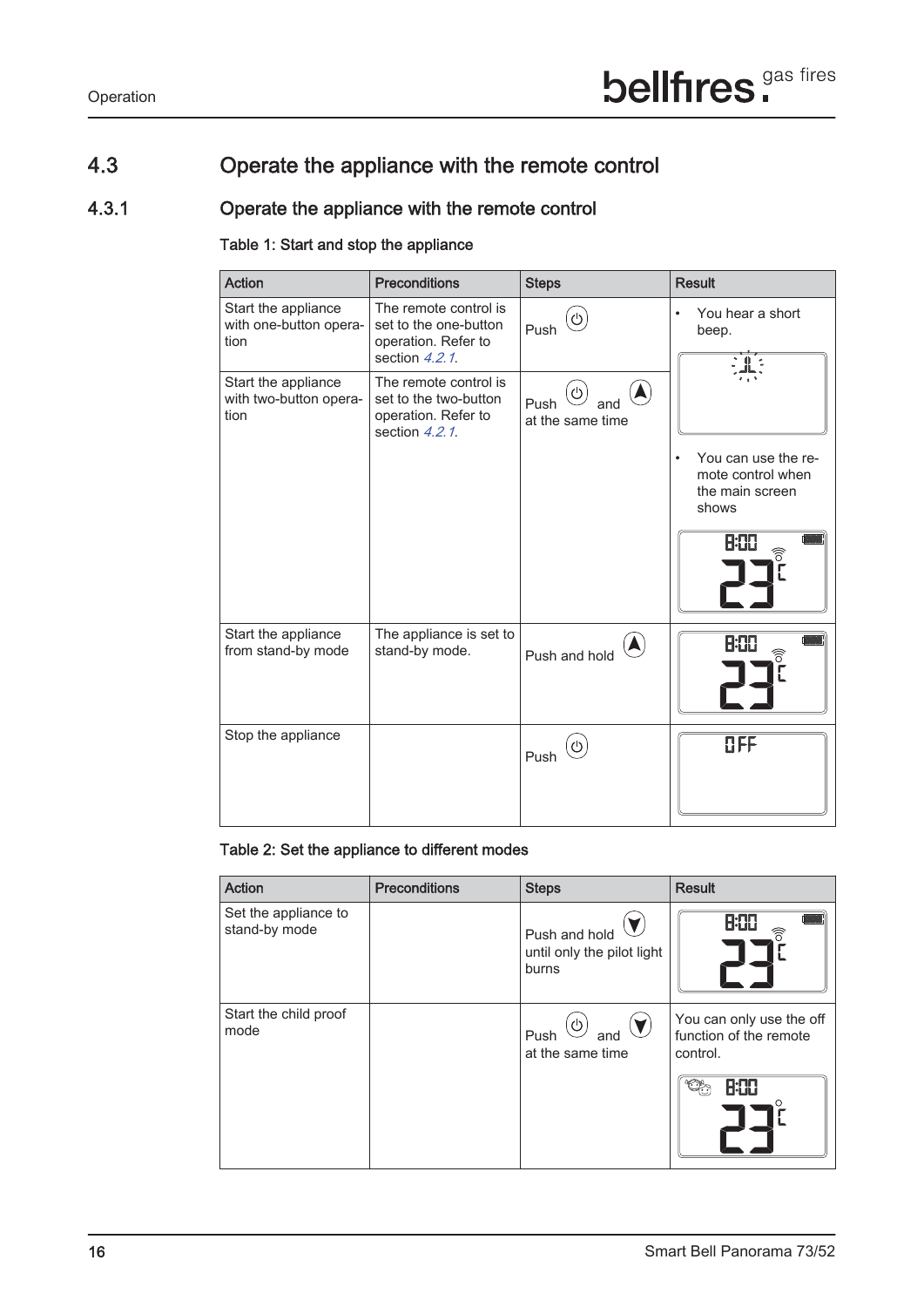| <b>Action</b>                     | <b>Preconditions</b> | <b>Steps</b>                                               | <b>Result</b>                                    |
|-----------------------------------|----------------------|------------------------------------------------------------|--------------------------------------------------|
| Stop the child proof<br>mode      |                      | $\overline{\mathsf{G}}$<br>Push<br>and<br>at the same time | <b>H:TH</b><br>$\widehat{\widehat{\Gamma}}$      |
| Start the thermostatic<br>mode    |                      | $\bigcup$<br>Push                                          | <b>B:00</b><br>$\mathring{\mathbb{F}}$           |
| Stop the thermostatic<br>mode     |                      | Push                                                       | <b>H:NN</b><br>$\widehat{\widehat{\mathsf{H}}}$  |
| Start the program<br>mode         |                      | $\bigcirc$<br>Push                                         | <b>H:HH</b><br>$\Gamma$<br>$D$ or $D$<br>ஜ       |
| Stop the program<br>mode          |                      | Push                                                       | <b>H:TH</b><br>$\widehat{\widehat{\circ}}$       |
| Start the eco mode                |                      | ∧∧<br>Push                                                 | <b>H:11</b><br>$\overline{\Gamma}^{\circ}$<br>⊚© |
| Stop the eco mode                 |                      | Push                                                       | 即出<br>$\widehat{\partial}$                       |
| Start the countdown<br>timer mode |                      | Push                                                       |                                                  |

#### Table 3: Start and stop the rear burner



Note: When you start the appliance the front burner is on and the rear burner is set to the last setting. The rear burner is always set to the last selected setting, even when the batteries of the receiver are empty.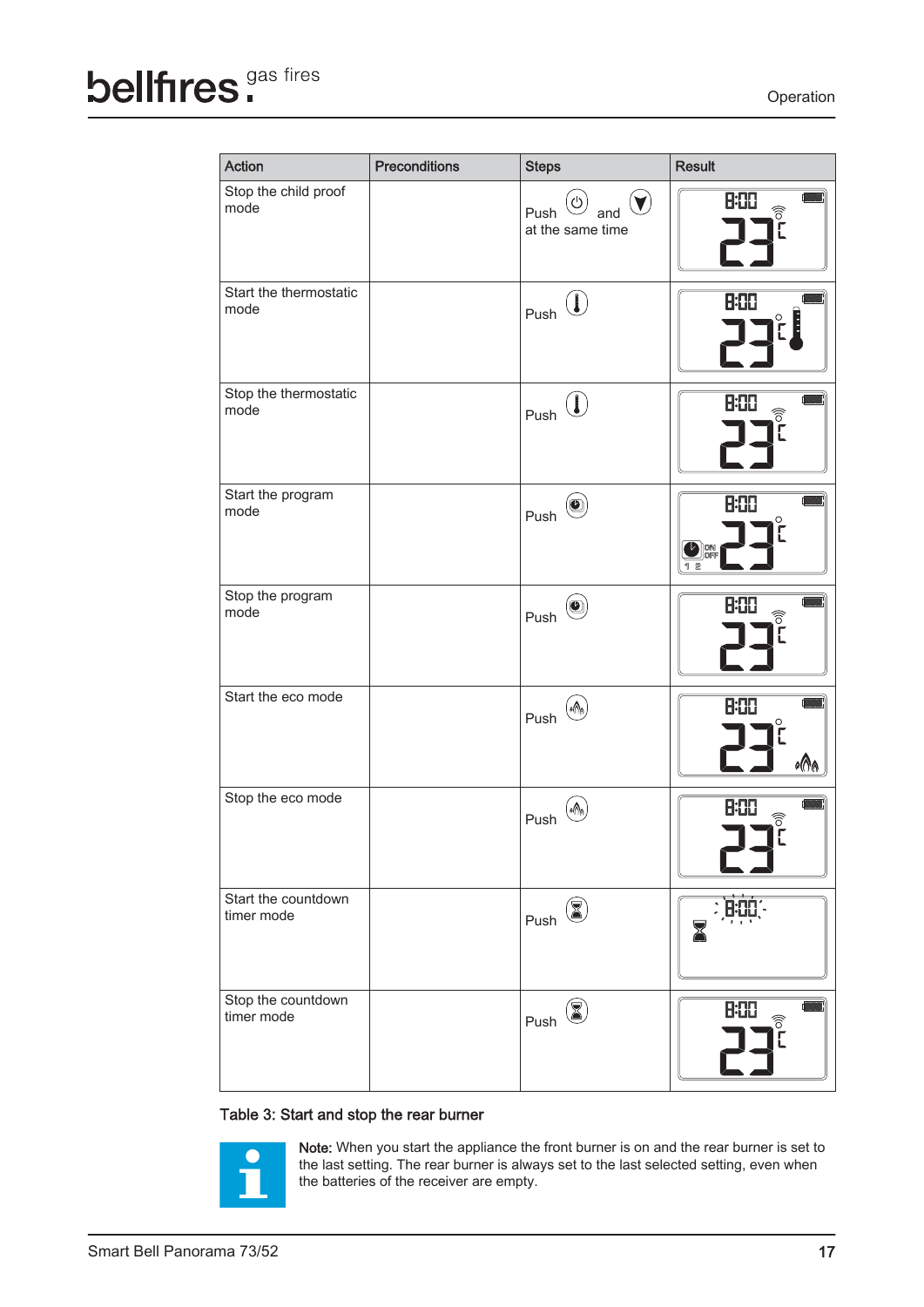| <b>Action</b>         | <b>Preconditions</b> | <b>Steps</b> | <b>Result</b>                                       |
|-----------------------|----------------------|--------------|-----------------------------------------------------|
| Start the rear burner |                      | ት<br>Push    | <b>H:TIT</b><br>IZZ.<br>$\widehat{\widehat{\circ}}$ |
| Stop the rear burner  |                      | ኍ<br>Push    | 8:00<br>八八<br><u>ී</u>                              |

#### Table 4: Adjust the flame height



Note: When you start the appliance the flame height is automatically set to maximum.

| <b>Action</b>                      | <b>Preconditions</b>                | <b>Steps</b>                                                  | <b>Result</b>                                   |
|------------------------------------|-------------------------------------|---------------------------------------------------------------|-------------------------------------------------|
| Decrease the flame<br>height       |                                     | Push and hold<br>until you have the de-<br>sired flame height | <b>H:TH</b><br>$\widehat{\widehat{\circ}}$<br>E |
| Increase the flame<br>height       |                                     | Push and hold<br>until you have the de-<br>sired flame height | <b>H:TH</b><br>నే                               |
| Set the flame height to<br>maximum | The background light-<br>ing is on. | Tap<br>twice                                                  | <b>R:00</b>                                     |
| Set the flame height to<br>minimum | The background light-<br>ing is on. | Tap<br>twice                                                  | <b>H:HH</b>                                     |

Note: If the main burner and pilot light are switched off, with button  $(\bigcirc)$ , the light will switch off automatically switch off automatically.

#### Table 5: Start and stop the light and adjust the brightness



Note: The Light works independently of the Pilot flame.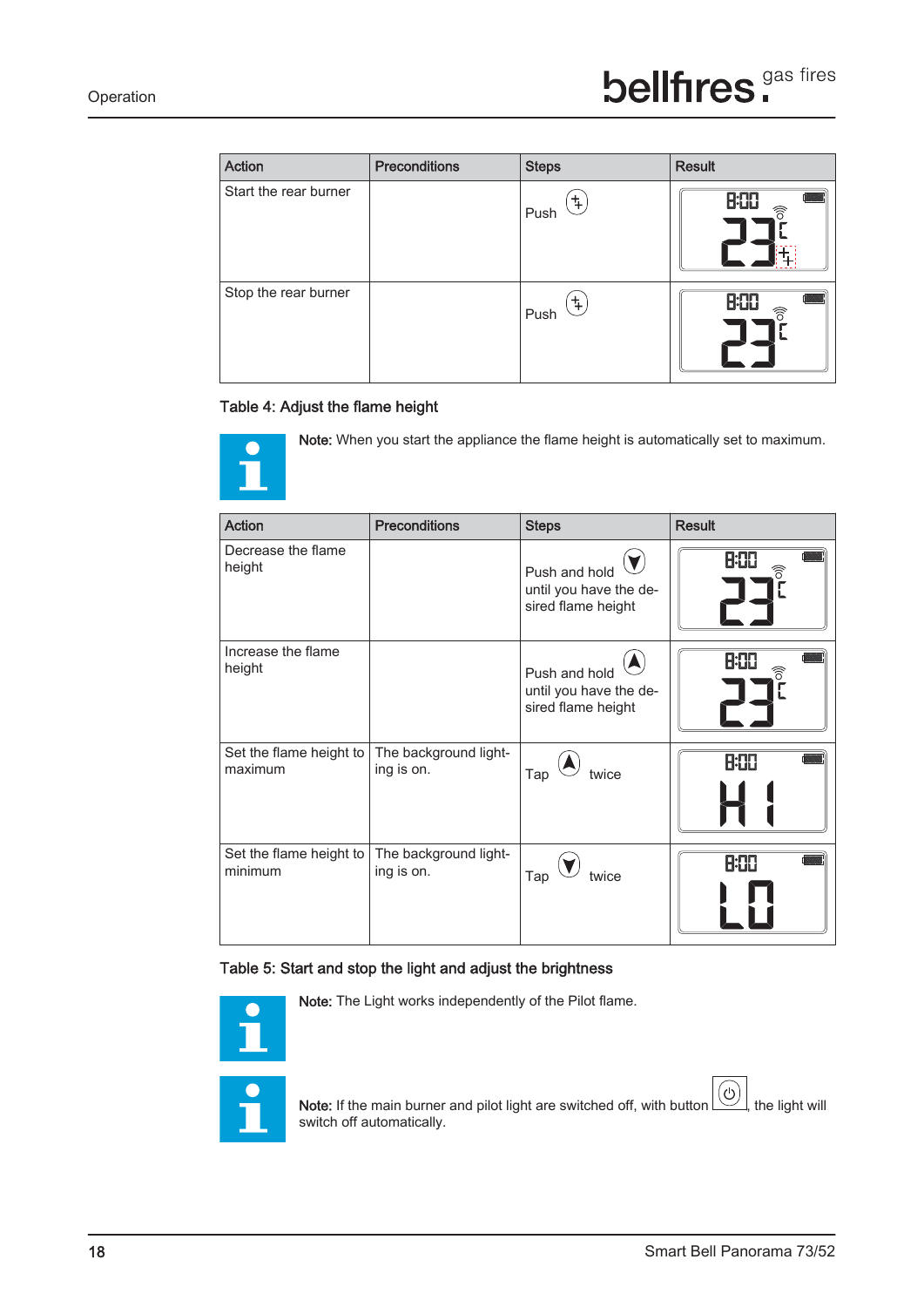| <b>Action</b>                    | <b>Preconditions</b>                    | <b>Steps</b>                                                                                                                                            | <b>Result</b> |
|----------------------------------|-----------------------------------------|---------------------------------------------------------------------------------------------------------------------------------------------------------|---------------|
| Start the light                  | Possible when the fire<br>is on or off. | Push                                                                                                                                                    | 8:00<br>อิ    |
| Stop the light                   |                                         | Push                                                                                                                                                    | 8:00<br>อิ    |
| Decrease the light<br>brightness | The light symbol is on.                 | $\bullet$<br>Push and hold<br>until the<br>light symbol flash-<br>es<br>Push and hold<br>$\bullet$<br>until you<br>have the desired<br>light brightness |               |
| Increase the light<br>brightness | The light symbol is on.                 | Push and hold<br>$\bullet$<br>until the<br>light symbol flash-<br>es<br>Push and hold<br>$\bullet$<br>until you<br>have the desired<br>light brightness |               |



#### Note:

Maximum thermostat 60°C.: The receiver in the appliance is fitted with a 60°C maximum thermostat. When this thermostat is activated, the main burner will be completely switched off and the pilot light will continue to burn. The convection fan will then automatically switch to the highest setting and continue to run for a maximum of 10 minutes. The temperature in the receiver is measured every minute. The appliance cannot be operated again until the temperature has returned to below 60°C.

#### 4.4 Change the settings

#### 4.4.1 Set the temperature for the thermostatic mode

- 1. Push and hold the thermostatic mode button until the thermostatic mode symbol appears and the temperature flashes.
- 2. Use the up and down buttons to set the temperature.
- 3. Push the thermostatic mode button to store the temperature or wait until the temperature stops to flash.

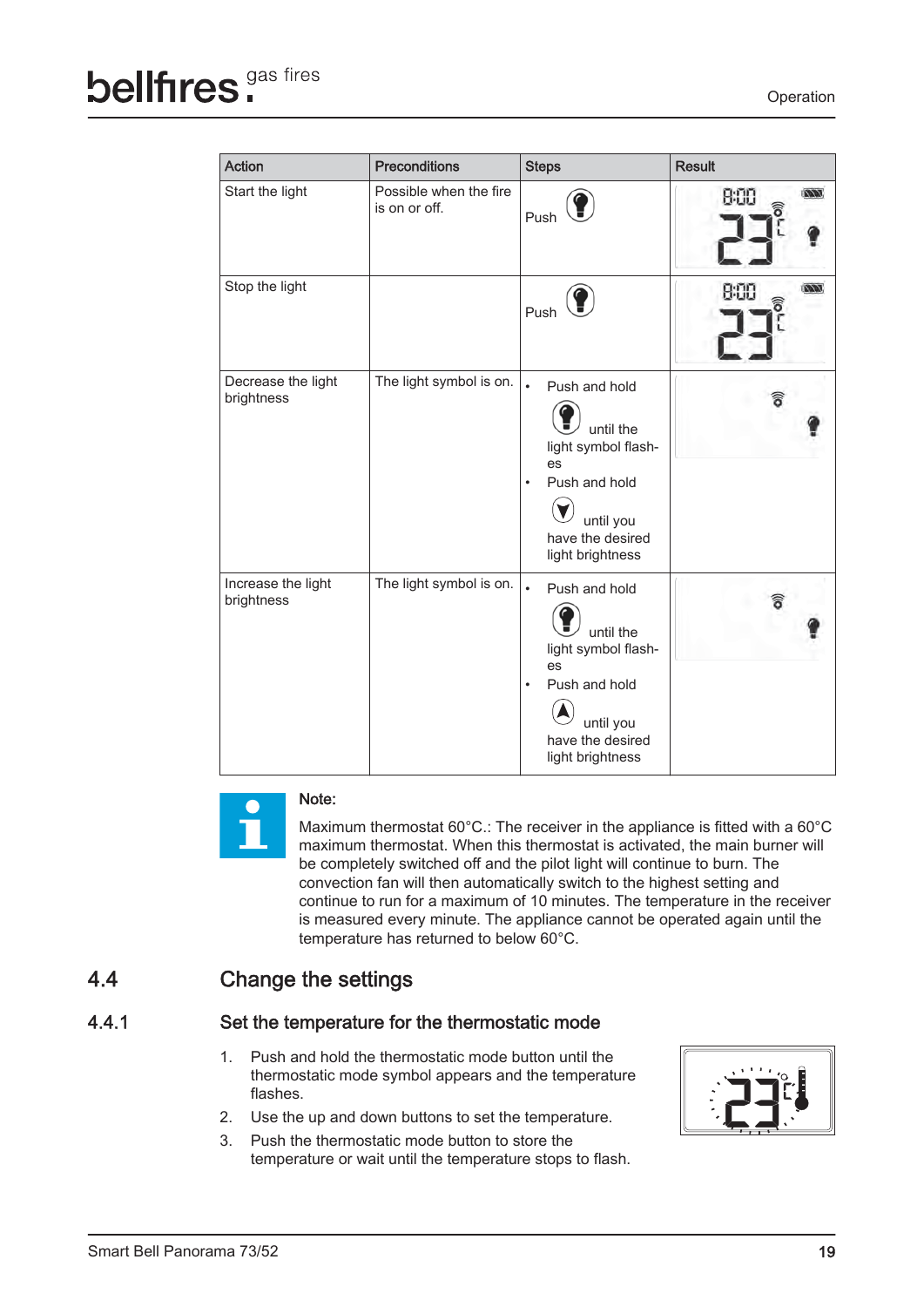

#### 4.4.2 Set the program mode settings

#### Note:

- The temperature for the starting time in the program mode is the same as the temperature that is set in the temperature mode.
- The set temperatures for the starting and stopping times of the appliance are the same for each day.
- When the batteries are removed from the remote control, the set temperatures, days and times are reset.

#### Default settings:

- Temperature when the appliance starts:  $21 \text{ °C}$  (70  $\text{°F}$ ).
- Temperature when the appliance stops: "--" (pilot light only).
- 1. Push and hold the program mode button until the program mode flashes and 'ON' and the set temperature appears.
- 2. Tap the program mode button to continue. The display of the remote control shows 'OFF' and the temperature flashes.
- 3. Use the up and down buttons to set the temperature for the stopping time of the appliance.
- 4. Push the program mode button to store the temperature and to continue.
- 5. Use the up and down buttons to set the day(s) the program is active.



#### Note:

'ALL' (every day), 'SA:SU' (saterday and sunday), '1' (monday), '2' (tuesday), '3' (wednesday), '4' (thursday), '5' (friday), '6' (saterday) or '7' (sunday).

- 6. Push the program mode button to store the day.
- 7. Use the up and down buttons to select the hour on which the appliance starts up.
- 8. Push the program mode button to store the hour.
- 9. Select the minutes on which the appliance starts up and push the program mode button.
- 10. Select the hour and minutes for the stop time of the appliance.
- 11. If you do not want program 2 active in program mode, wait for the blinking to stop to save the settings.
- 12. If you want program 2 active, push the program mode button and set the on and off



- time for program 2.
- 13. Wait for the blinking to stop to save the settings.

#### 4.4.3 Set the countdown timer mode



Note: The maximum period of time you can set for this mode is 9 hours and 50 minutes.



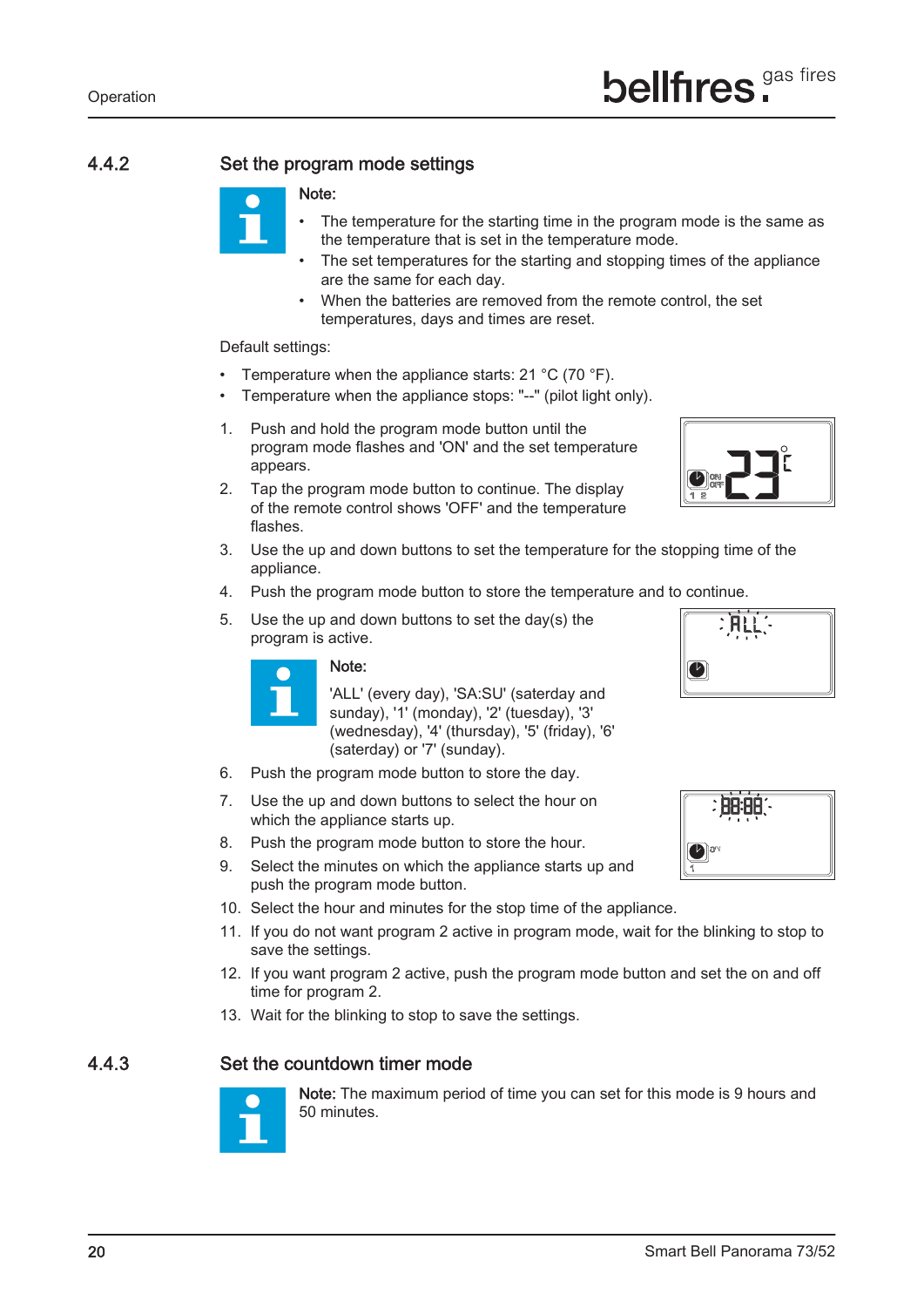- 1. Push and hold the countdown timer button until the display shows the countdown timer symbol and the hour flashes.
- 2. Use the up and down buttons to select the number of hour.



- 3. Push the countdown timer button to store the hour. The minutes flash on the display.
- 4. Use the up and down buttons to select the number of minutes.
- 5. Push the countdown timer button to store the minutes.
- 6. Push the countdown timer button to confirm the countdown or wait.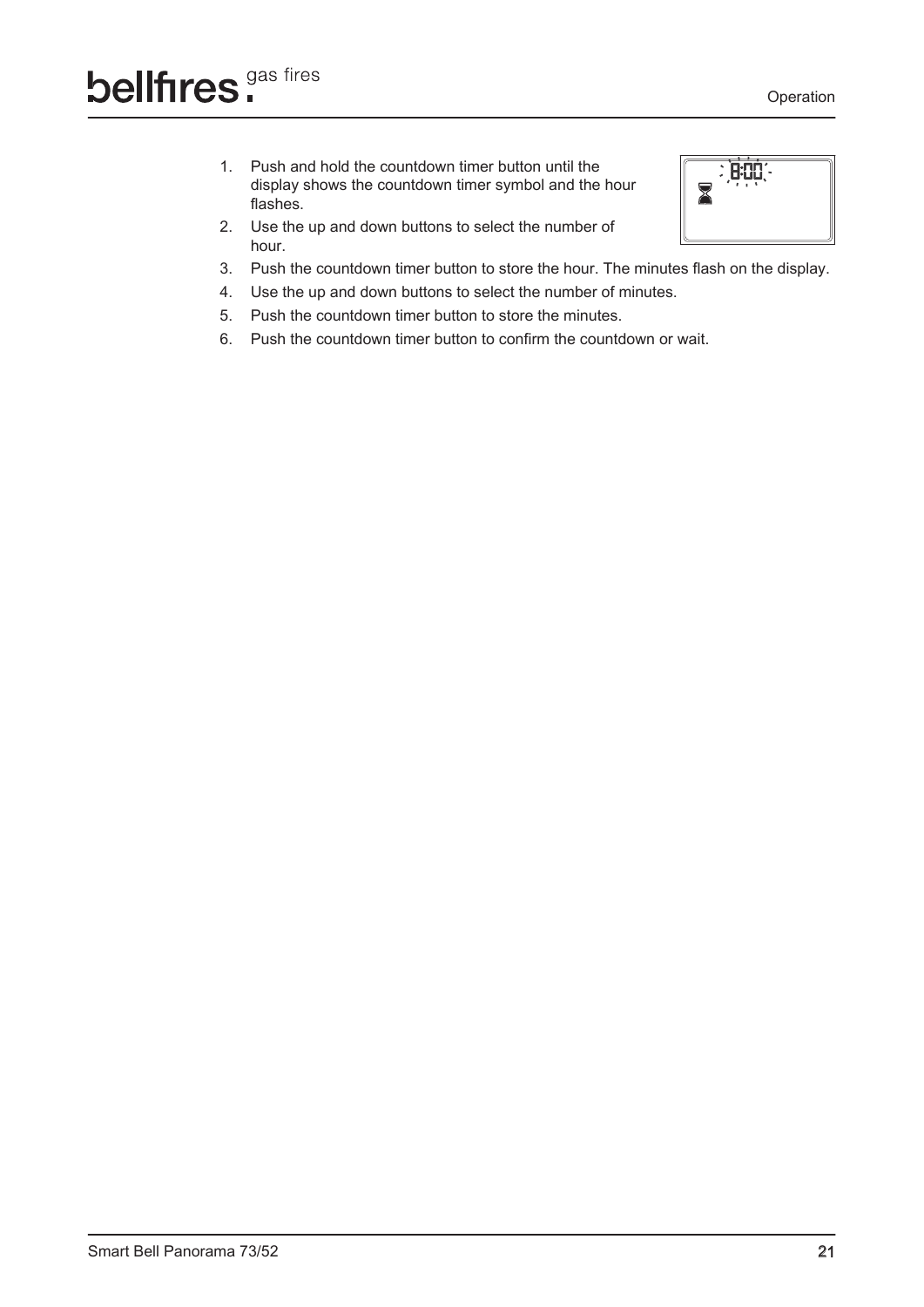## 5 Maintenance

#### 5.1 Maintenance schedule



Clean the glass when it is dirty. If the glass is not cleaned when it is dirty the glass can become permanently dull.

| <b>Task</b>                | Frequency | Procedure                   |
|----------------------------|-----------|-----------------------------|
| Clean the appliance        | Daily     | Refer to section 5.2        |
| Maintenance by your fitter | Yearly    | Refer to your fitter/dealer |

#### 5.2 Clean the appliance



#### Note:

- Use gloves to avoid visible fingerprints on the glass.
- If you use a vacuum lifter to remove the glass, make sure that the suction pads are clean and dry. If the suction pads are not clean or dry, the suction pads can leave a mark.
- 1. Make sure that the appliance is off and is cooled down.
- 2. Remove any dust from the operating unit. Use a vacuum cleaner.
- 3. Do a check on the glass for damage. If you see damage, replace the glass. Do not use the appliance before the glass is replaced. For disposal of the glass, refer to  $3.3$ .
- 4. Clean the glass.
	- a) If the inner side is dirty, remove the glass. Refer to the Installation and maintenance manual.
	- b) Clean the glass, refer to  $5.3$ .
	- c) Install the glass. Refer to the Installation and maintenance manual.

#### 5.3 Clean the glass

- 1. Clean the glass with a soft cloth, a sponge or paper. Use glass cleaner or ceramic hob cleaner.
- 2. Make sure that the glass is dry. Water droplets can leave a mark on the glass.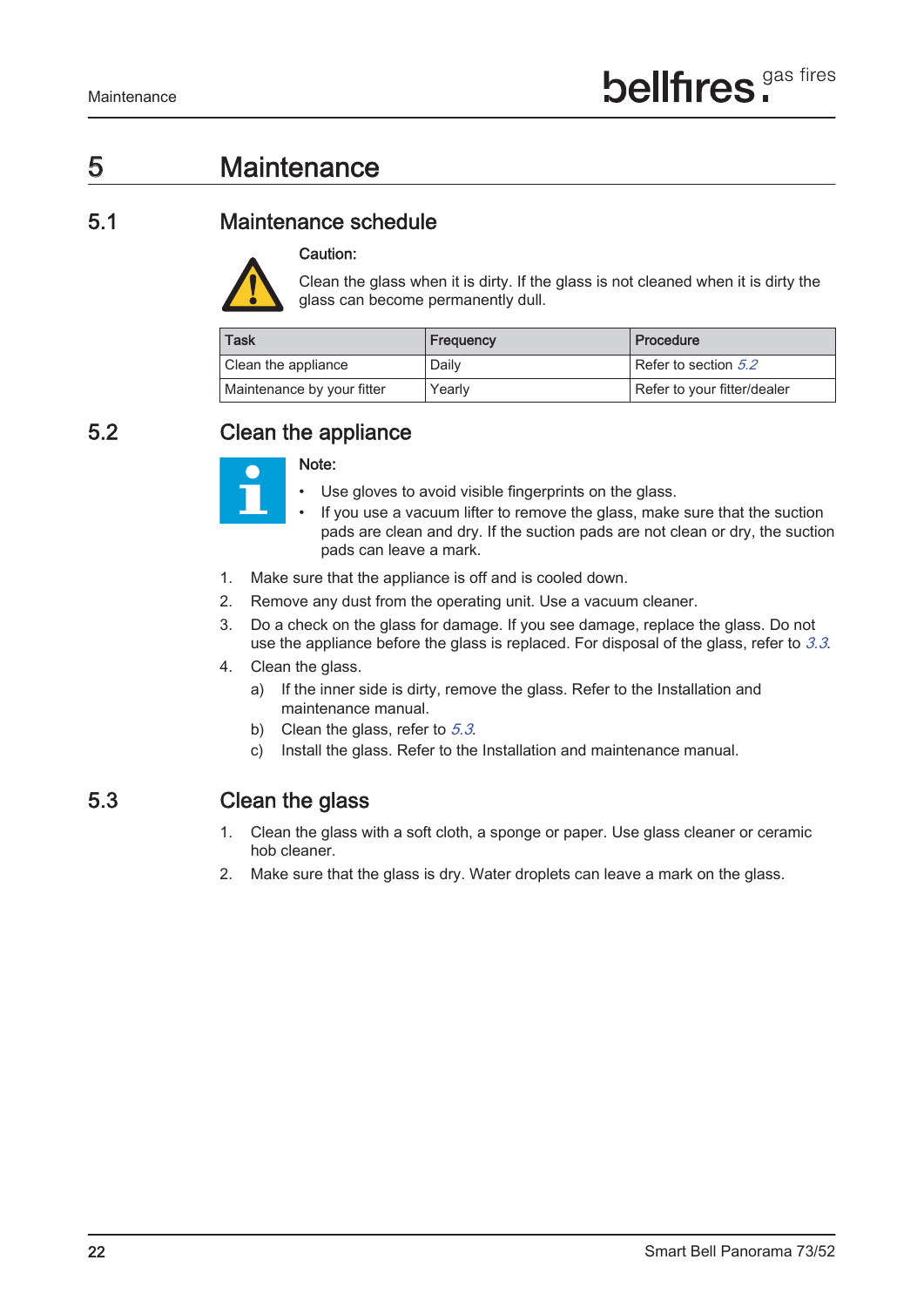## 6 Troubleshooting

#### 6.1 Troubleshooting table

| Problem                                                                                                 | Possible cause                                    | <b>Possible solution</b>                                           |
|---------------------------------------------------------------------------------------------------------|---------------------------------------------------|--------------------------------------------------------------------|
| The pilot light does not come<br>on after three attempts.                                               |                                                   | Close the gas supply<br>Contact your fitter.                       |
| The burner does not operate<br>within 10 seconds of firing the<br>pilot light.                          |                                                   |                                                                    |
| When the burner starts you<br>hear a 'boom' sound.                                                      |                                                   |                                                                    |
| You hear a loud noise when the<br>overpressure door (= glass<br>front) and overpressure hatch<br>opens. |                                                   |                                                                    |
| You hear a continuous beep for<br>five seconds.                                                         | One of the cables is disconnec-<br>ted.           | Contact to your fitter.                                            |
| The appliance does not start.                                                                           | The gas supply is off.                            | Open the gas supply.                                               |
| The battery status of the re-<br>mote control is empty                                                  | The batteries of the remote<br>control are empty. | Replace the batteries of the re-<br>mote control. Refer to section |
| The appliance does not re-<br>spond to the remote control.                                              | The batteries of the remote<br>control are empty. | 6.2.1                                                              |
|                                                                                                         | The system has a failure.                         | On the receiver, push the reset<br>button.                         |
|                                                                                                         | There is no power supply (230<br>VAC).            | Repair the power supply.                                           |
| The appliance regularly stops<br>for no reason.                                                         |                                                   | Contact your fitter.                                               |
| The glass is broken or cracked                                                                          |                                                   | Replace the glass. For disposal<br>of the glass refer to 3.3.      |
| The lacquer of the appliance is<br>damaged                                                              |                                                   | Contact your fitter.                                               |

#### 6.2 Troubleshooting procedures

#### 6.2.1 Replace the batteries of the remote control



- Caution:
- Only replace the batteries when the appliance is off.
- If you put the batteries in an incorrect position, this can cause damage to
- the electrical connections.
- Do not use rechargeable batteries.



We recommend the use of alkaline batteries.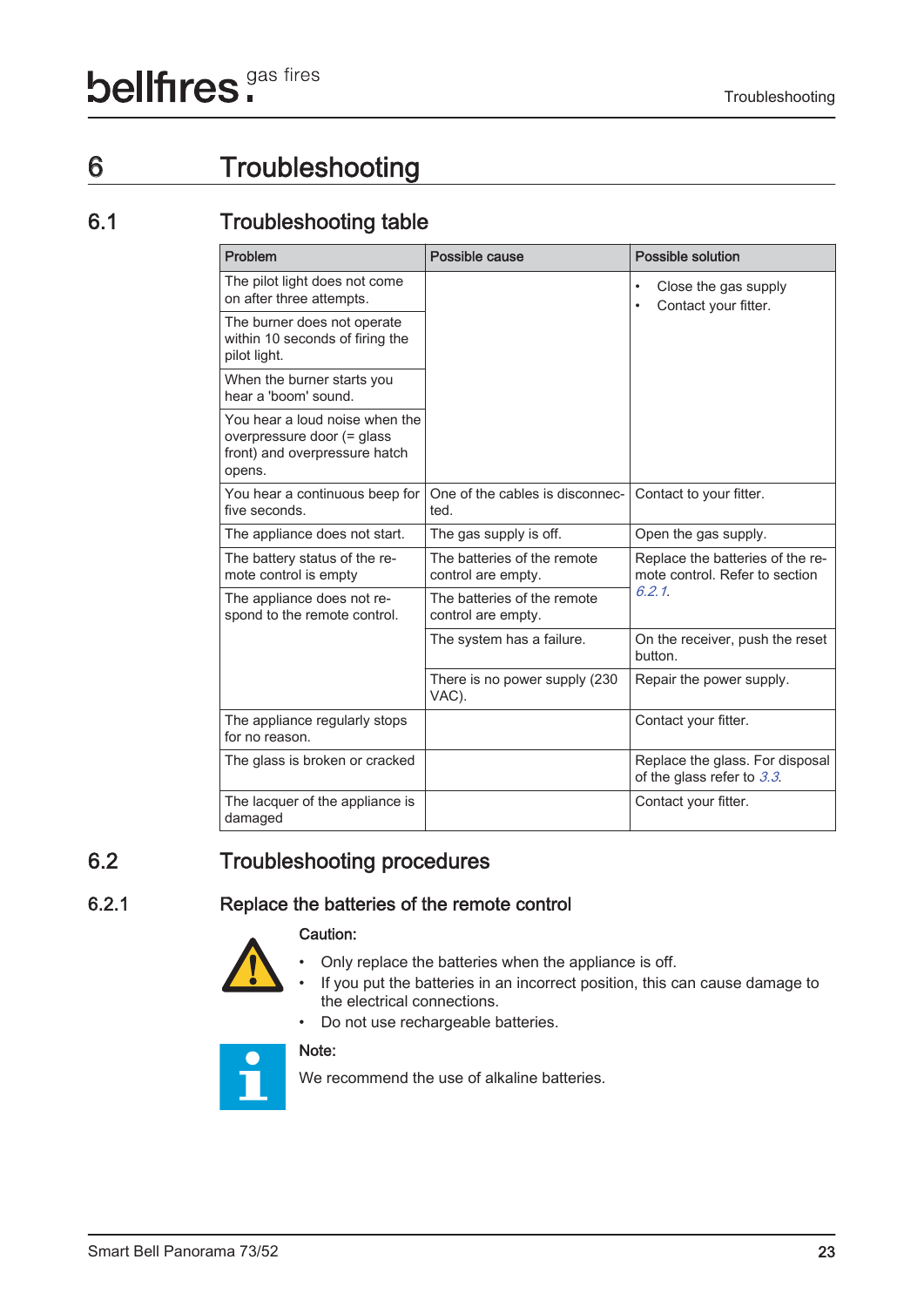- 1. Remove the cover of the remote control.
- 2. Remove all batteries.
- 3. Install new batteries. For approved batteries, refer to section 7.
- 4. Close the cover of the remote control.

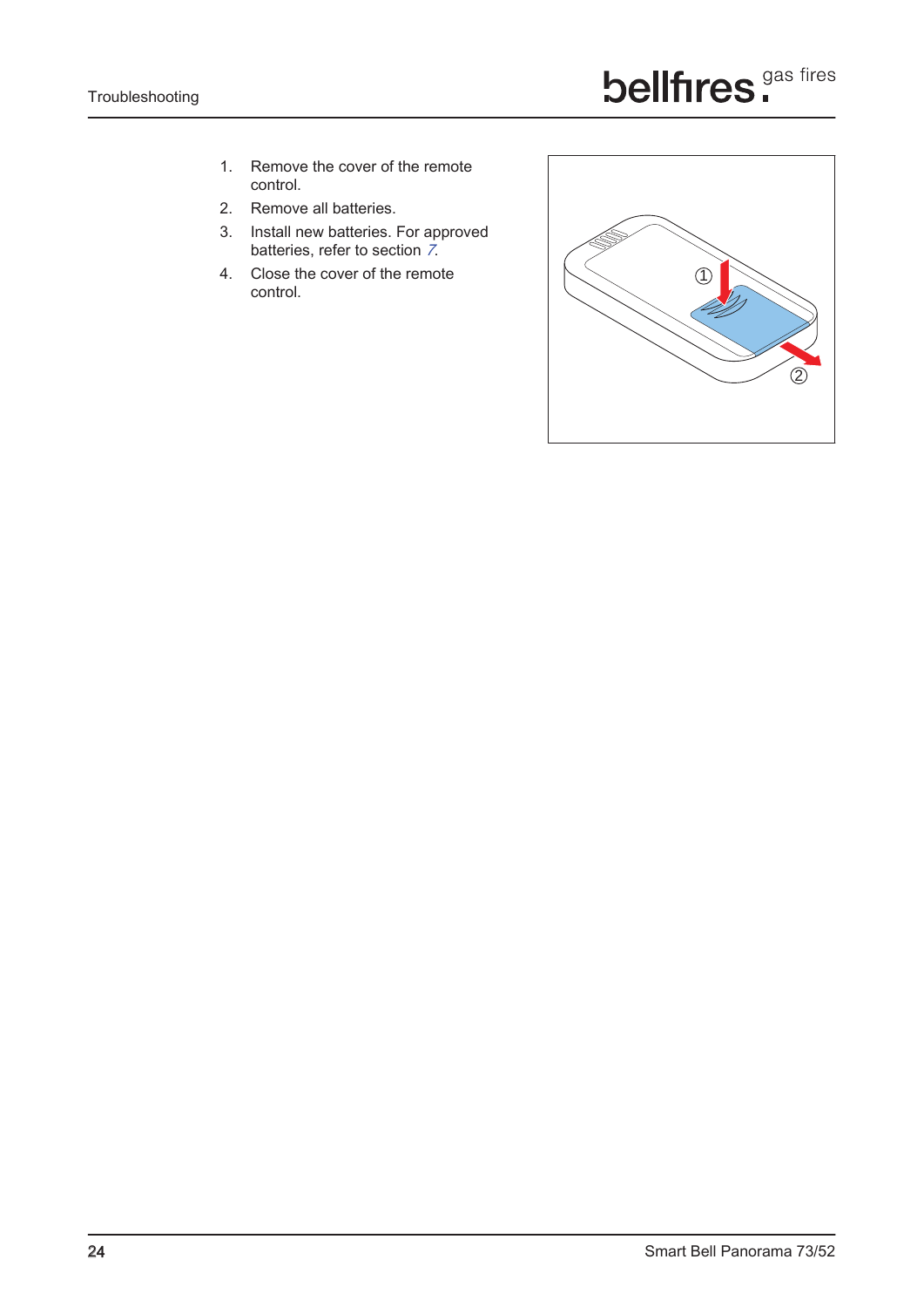## 7 Technical data

#### 7.1 Technical specification / Product fiche

Table 6: Smart Bell Panorama 73/52 MF (MagniFire) - GB, IE, ES, IT

|                                                                                         | <b>Natural gas</b>             | <b>Butane/ Propane</b>            |
|-----------------------------------------------------------------------------------------|--------------------------------|-----------------------------------|
| Name                                                                                    | <b>Bellfires</b>               | <b>Bellfires</b>                  |
| Model                                                                                   | Smart Bell Panorama 73/52 MF   | Smart Bell Panorama 73/52 MF      |
| Country                                                                                 | GB, IE, ES, IT                 | GB, IE, ES, IT                    |
| Product identification no                                                               | 0063CM3684                     | 0063CM3684                        |
| Indirect heating functionality                                                          | <b>No</b>                      | <b>No</b>                         |
| Type of appliance under CE-<br>norm                                                     | $C_{11}$ / $C_{31}$ / $C_{91}$ | $C_{11}$ / $C_{31}$ / $C_{91}$    |
| Category of appliance                                                                   | $I_{2H}$ natural gas G20       | $I_{3B/P}$ butane/propane G30/G31 |
| Energy efficiency class                                                                 | B                              | B                                 |
| Energy efficiency index (EEI)                                                           | 86                             | 86                                |
| Nominal heat input                                                                      | 9.1 kW                         | Butane (G30): 8.3 kW              |
| (Gross calorific value)                                                                 |                                | Propane (G31): 6.9 kW             |
| Nominal heat output                                                                     | 7.2 kW                         | Butane (G30): 6.7 kW              |
|                                                                                         |                                | Propane (G31): 5.6 kW             |
| Minimum heat output (indica-                                                            | 3.5 kW                         | Butane (G30): 2.7 kW              |
| tive)                                                                                   |                                | Propane (G31): 2.2 kW             |
| Useful efficiency (Net Calorific<br>Value (NCV)) at nominal heat<br>output              | 88.3 %                         | 89.4 %                            |
| Useful efficiency (Net Calorific<br>Value (NCV)) at minimum heat<br>output (indicative) | 84.1 %                         | 84.5 %                            |
| $NOX$ (max.) (Gross Calorific<br>Value (GCV))                                           | <130 mg/kWh <sub>input</sub>   | <130 mg/kWh <sub>input</sub>      |
| $NOX$ class                                                                             | $\overline{4}$                 | $\overline{4}$                    |
| Gas rate (max.)                                                                         | 0.86 $\rm m_{s}^{3}/\rm hr$ .  | Butane (G30): 630 gr/hr.          |
|                                                                                         |                                | Propane (G31): 510 gr/hr.         |
| Supply pressure                                                                         | 20.0 mbar                      | Butane (G30): 37.0 mbar           |
|                                                                                         |                                | Propane $(G31): 37.0$ mbar        |
| Batteries remote control receiv-<br>er                                                  | <b>None</b>                    | <b>None</b>                       |
| Batteries remote control hand<br>transmitter                                            | 2x 1.5V AAA                    | 2x 1.5V AAA                       |
| <b>Electrical connection</b>                                                            | 230 VAC / 50 Hz                | 230 VAC / 50 Hz                   |
| Auxiliary electricity consump-<br>tion at nominal heat output                           | 0.05 kW                        | 0.05 kW                           |
| Auxiliary electricity consump-<br>tion at minimum heat output                           | 0 kW                           | 0 kW                              |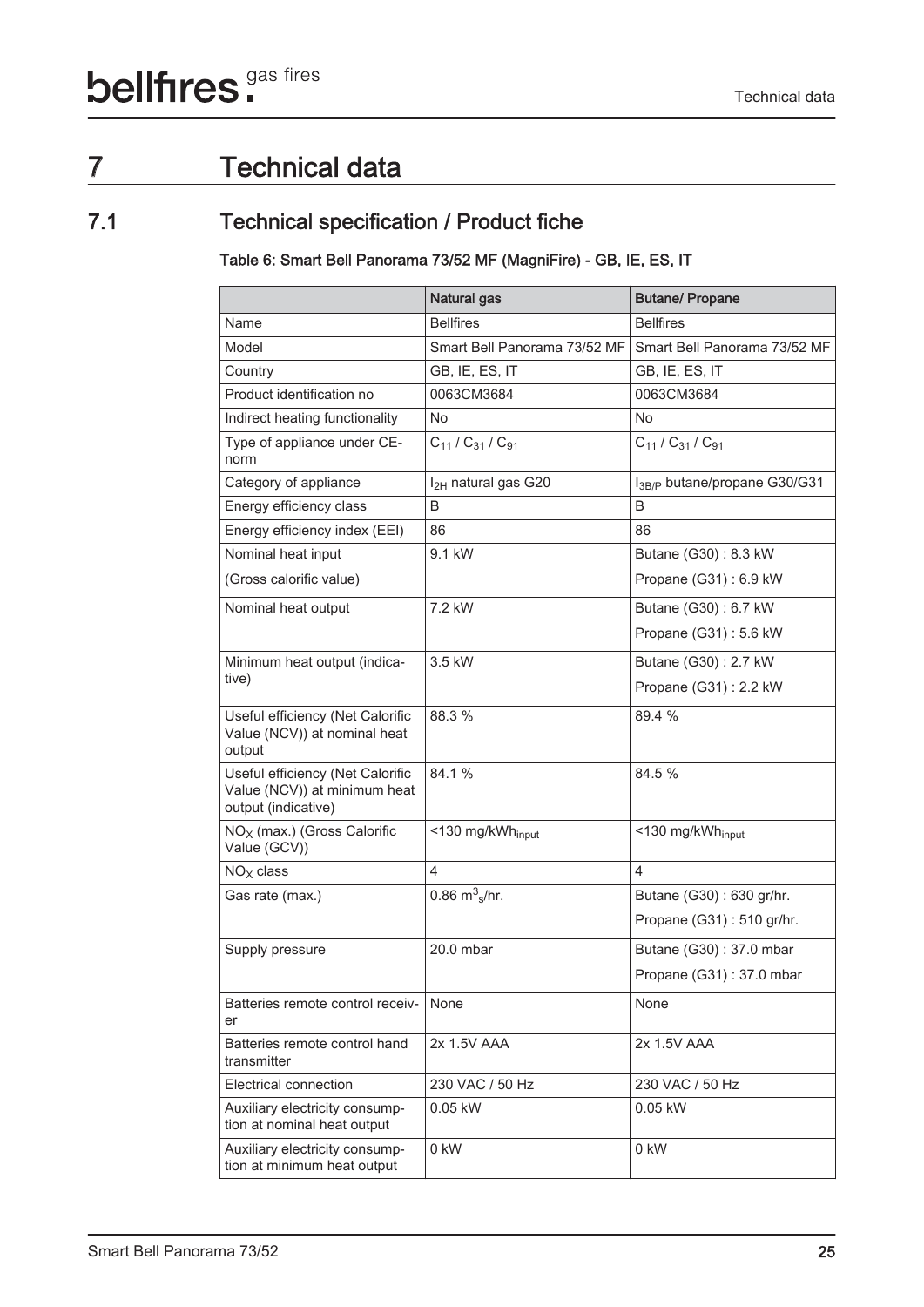|                                                                                                                                                                     | Natural gas                                                                                | <b>Butane/Propane</b>                                                                      |
|---------------------------------------------------------------------------------------------------------------------------------------------------------------------|--------------------------------------------------------------------------------------------|--------------------------------------------------------------------------------------------|
| Auxiliary electricity consump-<br>tion in standby mode                                                                                                              | 0 kW                                                                                       | 0 kW                                                                                       |
| The specific precautions that<br>shall be taken when the local<br>space heater is assembled, in-<br>stalled or maintained, are listed<br>in the attached documents: | Preparation manual<br>$\bullet$<br>Installation and mainte-<br>nance manual<br>User manual | Preparation manual<br>Installation and mainte-<br>$\bullet$<br>nance manual<br>User manual |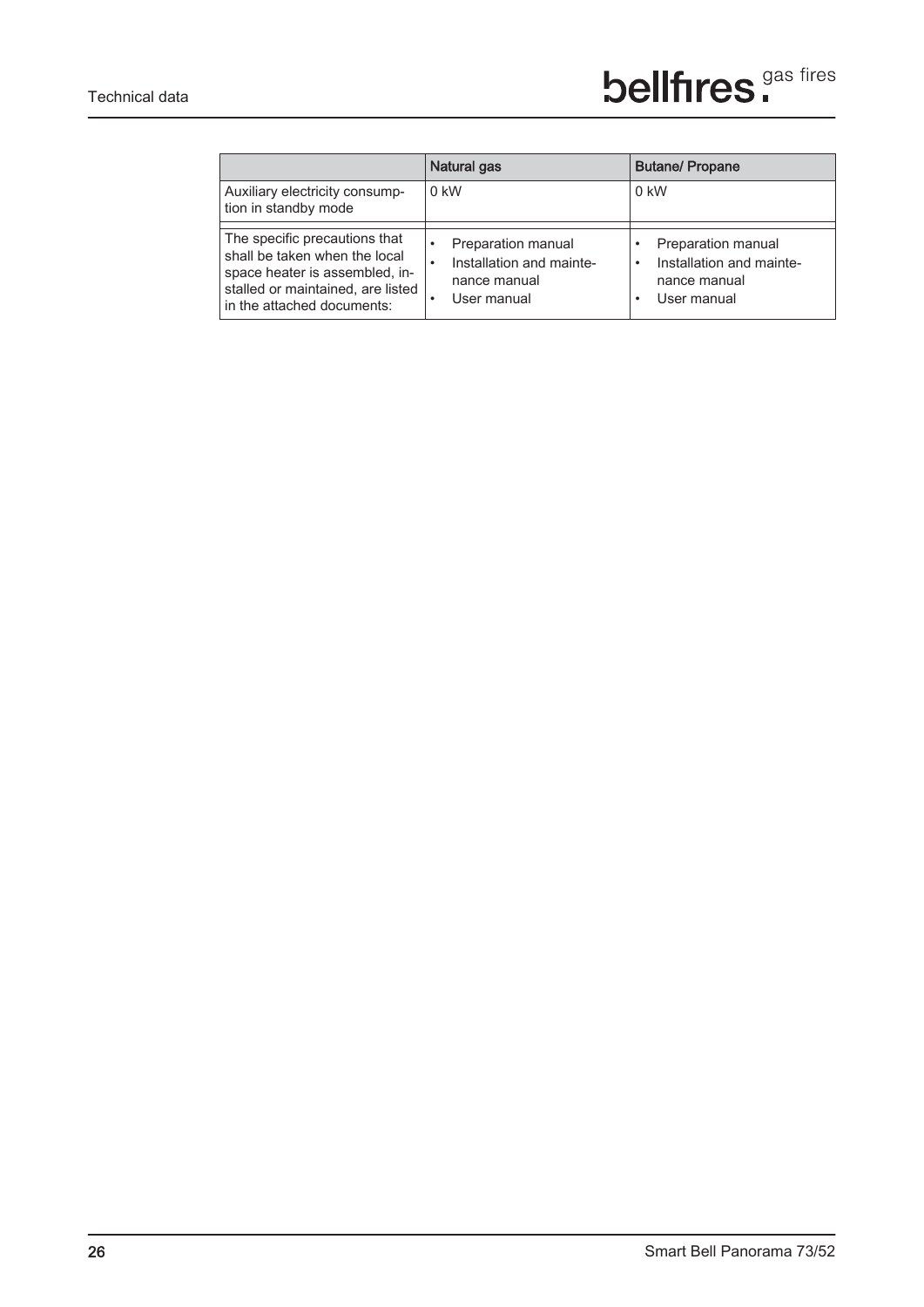## 8 Warranty Terms

#### Barbas Bellfires Warranty Terms

Barbas Bellfires B.V. guarantees the quality of the supplied Bellfires appliance and the quality of the materials used. All Bellfires appliances are developed and manufactured according to the highest possible quality standards. If, despite all this, something should prove amiss with the Bellfires appliance you have purchased, Barbas Bellfires B.V. offers the following manufacturer's warranty.

#### Article 1: Warranty

- 1. If Barbas Bellfires B.V. determines that the Bellfires appliance you have purchased is defective as a result of a flaw in the construction or material, Barbas Bellfires B.V. guarantees to repair or replace the appliance free of charge, without charging any costs for labour or spare parts.
- 2. Repair or replacement of the Bellfires appliance will be undertaken by Barbas Bellfires B.V. or by a Bellfires dealer as designated by Barbas Bellfires B.V.
- 3. This warranty is supplementary to the existing legal national warranty of Bellfires dealers and Barbas Bellfires B.V. in the country of purchase and is not intended to restrict your rights and claims based on the applicable legal provisions.

#### Article 2: Warranty conditions

- 1. Should you wish to claim under the warranty, please contact your Bellfires dealer.
- 2. Complaints should be reported as quickly as possible after they have manifested themselves.
- 3. Complaints will only be accepted if they are reported to the Bellfires dealer, together with the serial number of the Bellfires appliance which is stated on the front of the user manual.
- 4. In addition, the original receipt (invoice, receipt, cash receipt) showing the date of purchase must also be submitted.
- 5. Repairs and replacements during the warranty period do not give any entitlement to an extension of the warranty period. After a repair or replacement of warranty parts, the warranty period shall be deemed to have started on the date of purchasing the Bellfires appliance.
- 6. If a certain part is eligible for the warranty and the original part is no longer available, Barbas Bellfires B.V. shall ensure that an alternative part of at least the same quality shall be provided.

#### Article 3: Warranty exclusions

- 1. The warranty on the Bellfires appliance ceases to be in effect if:
	- a. it is not installed according to the supplied installation instructions, and to national and/or local regulations;
	- b. it has been installed, connected or repaired by a non-Bellfires dealer;
	- c. it has not be used or maintained according to the instructions for use;
	- d. it has been changed, neglected or roughly treated;
	- e. it has been damaged as a result of external causes (outside the hearth itself), for example, lightning strike, water damage or fire;
- 2. In addition, the warranty lapses if the original purchase receipt shows any change, deletion, removal or if it is illegible.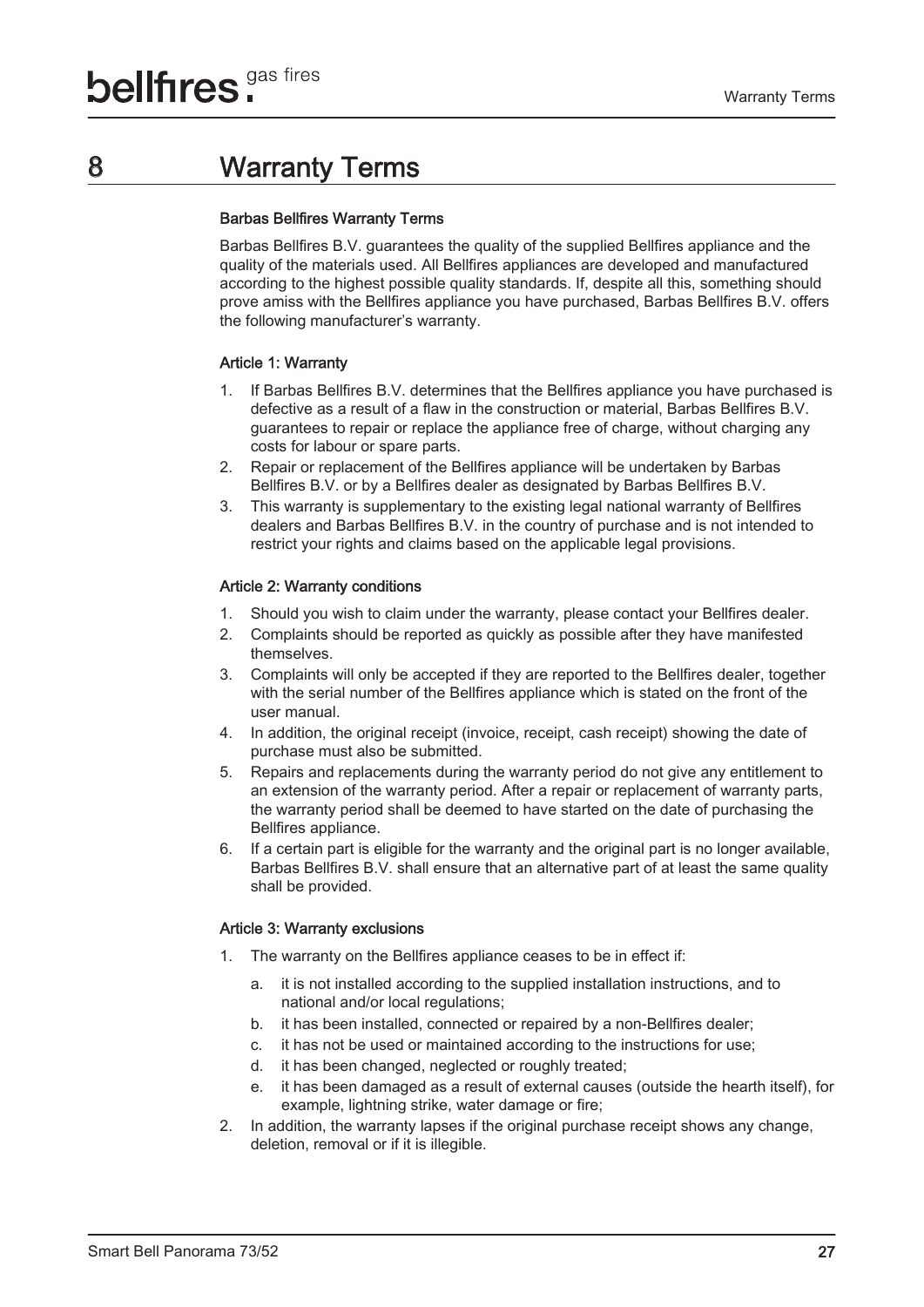#### Article 4: Warranty area

1. The warranty is only valid in those countries where Bellfires appliances are sold through an official dealer network.

#### Article 5: Warranty period

- 1. This warranty will only be granted during the warranty period.
- 2. The body of the Bellfires appliance is guaranteed for a period of 10 years against construction and/or material faults, starting from the moment of purchase.
- 3. For other parts of the Bellfires appliance, a similar warranty applies from the moment of purchase for a period of two years.
- 4. For user parts such as glass, glass (cord), thermocouple and the interior of the combustion chamber, a similar guarantee is given until after the first burning.

#### Article 6: Liability

- 1. A claim granted by Barbas Bellfires B.V. under this warranty does not automatically imply that Barbas Bellfires B.V. also accepts liability for any possible damage. The liability of Barbas Bellfires B.V. never extends further than that stated in these warranty conditions. Any liability of Barbas Bellfires B.V. for consequential damage is expressly excluded.
- 2. That stated in this provision is not valid if and to the extent that is derives from a mandatory provision.
- 3. All agreements entered into by Barbas Bellfires B.V. are, unless specifically stated otherwise in writing and to the extent that they are permitted based on applicable law, subject to the FME-CWM general sales and delivery conditions for the technology industry.

Barbas Bellfires B.V.

Hallenstraat 17 5531 AB Bladel

The Netherlands

Tel: +31-497339200

Email: info@Bellfires.com

Carefully retain the user manual; it shows the serial number of the appliance. You will need this if you wish to claim under the warranty.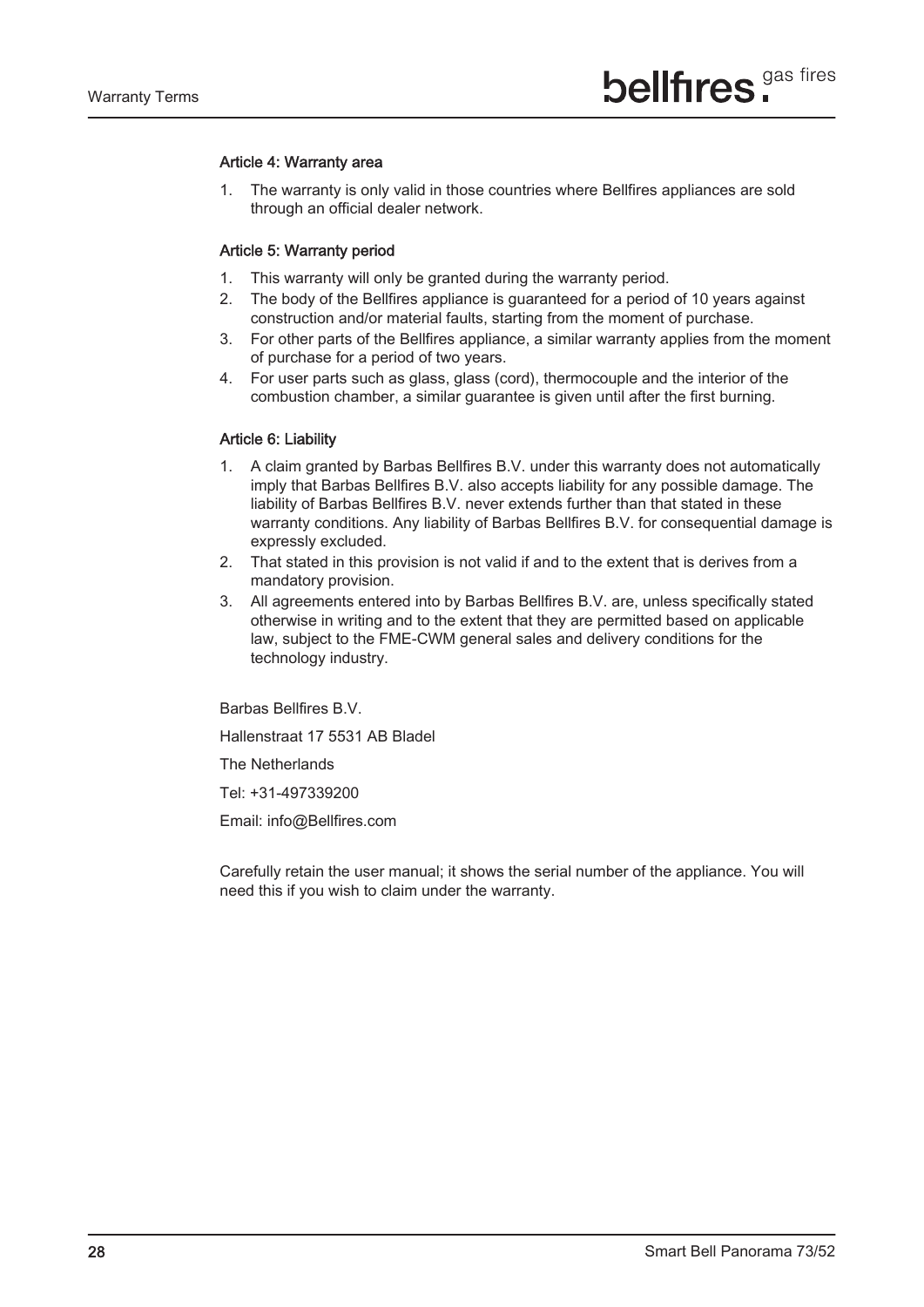## 9 EU-Declaration of Conformity

|                                                                                                                                                                                                                                                                                                                                                                                                                                                                                                     |                                                                                                                                                                                                                               | barbas bellfires.                                                                                                                                                                                                                                                                                                                                                                                                                                                                                                                                                                                                                       |                                                                                                                                                                                                                                                                                                                                                                                                                                                                                                                |
|-----------------------------------------------------------------------------------------------------------------------------------------------------------------------------------------------------------------------------------------------------------------------------------------------------------------------------------------------------------------------------------------------------------------------------------------------------------------------------------------------------|-------------------------------------------------------------------------------------------------------------------------------------------------------------------------------------------------------------------------------|-----------------------------------------------------------------------------------------------------------------------------------------------------------------------------------------------------------------------------------------------------------------------------------------------------------------------------------------------------------------------------------------------------------------------------------------------------------------------------------------------------------------------------------------------------------------------------------------------------------------------------------------|----------------------------------------------------------------------------------------------------------------------------------------------------------------------------------------------------------------------------------------------------------------------------------------------------------------------------------------------------------------------------------------------------------------------------------------------------------------------------------------------------------------|
|                                                                                                                                                                                                                                                                                                                                                                                                                                                                                                     |                                                                                                                                                                                                                               | <b>EU-Declaration of Conformity</b>                                                                                                                                                                                                                                                                                                                                                                                                                                                                                                                                                                                                     |                                                                                                                                                                                                                                                                                                                                                                                                                                                                                                                |
| We                                                                                                                                                                                                                                                                                                                                                                                                                                                                                                  |                                                                                                                                                                                                                               |                                                                                                                                                                                                                                                                                                                                                                                                                                                                                                                                                                                                                                         |                                                                                                                                                                                                                                                                                                                                                                                                                                                                                                                |
| Manufacturer<br>Adress<br>Phone<br>email                                                                                                                                                                                                                                                                                                                                                                                                                                                            | <b>Barbas Bellfires</b><br>Hallenstraat 17<br>5531 AB Bladel; The Netherlands<br>+31 497 339 200<br>info@barbasbellfires.com                                                                                                  |                                                                                                                                                                                                                                                                                                                                                                                                                                                                                                                                                                                                                                         |                                                                                                                                                                                                                                                                                                                                                                                                                                                                                                                |
|                                                                                                                                                                                                                                                                                                                                                                                                                                                                                                     | declare that this declaration of conformity is issued under our sole responsibility<br>and belongs to the product below:                                                                                                      |                                                                                                                                                                                                                                                                                                                                                                                                                                                                                                                                                                                                                                         |                                                                                                                                                                                                                                                                                                                                                                                                                                                                                                                |
| Product:<br>Type:<br>Product name:                                                                                                                                                                                                                                                                                                                                                                                                                                                                  | Independent gas-fired convection heater<br>$C_{11}/C_{31}/C_{01}$<br><b>Bellfires</b>                                                                                                                                         |                                                                                                                                                                                                                                                                                                                                                                                                                                                                                                                                                                                                                                         |                                                                                                                                                                                                                                                                                                                                                                                                                                                                                                                |
| Description of the product:<br>Horizon Bell XXL 3 CF/LF<br>Horizon Bell XL 3 CF/LF<br>Horizon Bell Large 3 CF/LF<br>Horizon Bell Medium 3 CF/LF<br>Horizon Bell Small 3 CF/LF<br>Horizon Bell XS 3 CF/LF<br>Vertical Bell Medium 3 CF/LF<br>Vertical Bell Small 3 CF/LF<br>Derby Large 3 CF/LF/PF<br>Derby Small 3 CF/LF/PF<br>Topsham Large 3 CF/LF/PF<br>Topsham Small 3 CF/LF<br>York Large 3 CF/LF/PF<br>York Small 3 CF/LF/PF<br>Derby Large Tunnel 3 CF/LF<br>Corner Bell York 3 L/R CF/LF/PF | Horizon Bell Large Tunnel 3 CF/LF<br>Horizon Bell Small Tunnel 3 CF/LF<br>Vertical Bell Medium Tunnel 3 CF/LF<br>Vertical Bell Small Tunnel 3 CF/LF<br>Corner Bell Derby 3 L/R CF/LF/PF<br>Corner Bell Topsham 3 L/R CF/LF/PF | Corner Bell XXL 3 L/R CF/LF<br>Corner Bell XL 3 L/R CF/LF<br>Corner Bell Large 3 L/R CF/LF<br>Corner Bell Medium 3 L/R CF/LF<br>Corner Bell Small 3 L/R CF/LF<br>View Bell Derby 3 CF/LF/PF<br>View Bell Topsham 3 CF/LF/PF<br>View Bell York 3 CF/LF/PF<br>View Bell XXL 3 CF/LF<br>View Bell XL 3 CF/LF<br>View Bell Large 3 CF/LF<br>View Bell Medium 3 CF/LF<br>View Bell Small 3 CF/LF<br>View Bell Vertical 3 CF/LF<br>Room Divider Large 3 L/R CF/LF<br>Room Divider Medium 3 L/R CF/LF<br>Classic Bell Small<br>Classic Bell Medium<br>Smart Bell 80/80 PF<br>Smart Bell 90/80 PF<br>Smart Bell 75/80 PF<br>Smart Bell 80/70 PF | Smart Bell 90/70 PF<br>Smart Bell 75/70 PF<br>Smart Bell 80/60 MF<br>Smart Bell 75/60 MF<br>Smart Bell 75/55 MF<br>Smart Bell 65/60 MF<br>Smart Bell 65/55 MF<br>Smart Bell 55/60 MF<br>Smart Bell 55/55 MF<br>Smart Bell 45/60 MF<br>Smart Bell Panorama 45/45 MF<br>Smart Bell Panorama 45/59 MF<br>Smart Bell Panorama 73/52 MF<br>Box Gas 80 MF<br>Box Gas 75 MF<br>Box Gas 65 MF<br>Box Gas 55 MF<br>Box Gas 45 MF<br>Box Gas Panorama 45/45 MF<br>Box Gas Panorama 45/59 MF<br>Box Gas Panorama 73/52 MF |
| Regulation (EU) 2016/426                                                                                                                                                                                                                                                                                                                                                                                                                                                                            |                                                                                                                                                                                                                               | The object of this declaration is in conformity with the relevant Union harmonisation legislation:                                                                                                                                                                                                                                                                                                                                                                                                                                                                                                                                      |                                                                                                                                                                                                                                                                                                                                                                                                                                                                                                                |
| EN 613:2000                                                                                                                                                                                                                                                                                                                                                                                                                                                                                         |                                                                                                                                                                                                                               | Used relevant harmonised standards or other technical specifications in relation to which conformity is declared:                                                                                                                                                                                                                                                                                                                                                                                                                                                                                                                       |                                                                                                                                                                                                                                                                                                                                                                                                                                                                                                                |
| The notified body:<br>Kiwa Nederland BV<br>P.O. Box 137<br>NL-7300 AC Apeldoorn                                                                                                                                                                                                                                                                                                                                                                                                                     |                                                                                                                                                                                                                               |                                                                                                                                                                                                                                                                                                                                                                                                                                                                                                                                                                                                                                         |                                                                                                                                                                                                                                                                                                                                                                                                                                                                                                                |
| Signed for and on behalf of:<br>(name and function)                                                                                                                                                                                                                                                                                                                                                                                                                                                 | performed a product verification and issued on<br>Danny Baijens, managing director                                                                                                                                            | November 21, 2018<br>certificate no: 17GR0140/01                                                                                                                                                                                                                                                                                                                                                                                                                                                                                                                                                                                        |                                                                                                                                                                                                                                                                                                                                                                                                                                                                                                                |

The Netherlands  $\footnotesize \begin{array}{c} \text{T +31 (0)497 339 200}\\ \text{www.barbasbellftres.com} \end{array}$